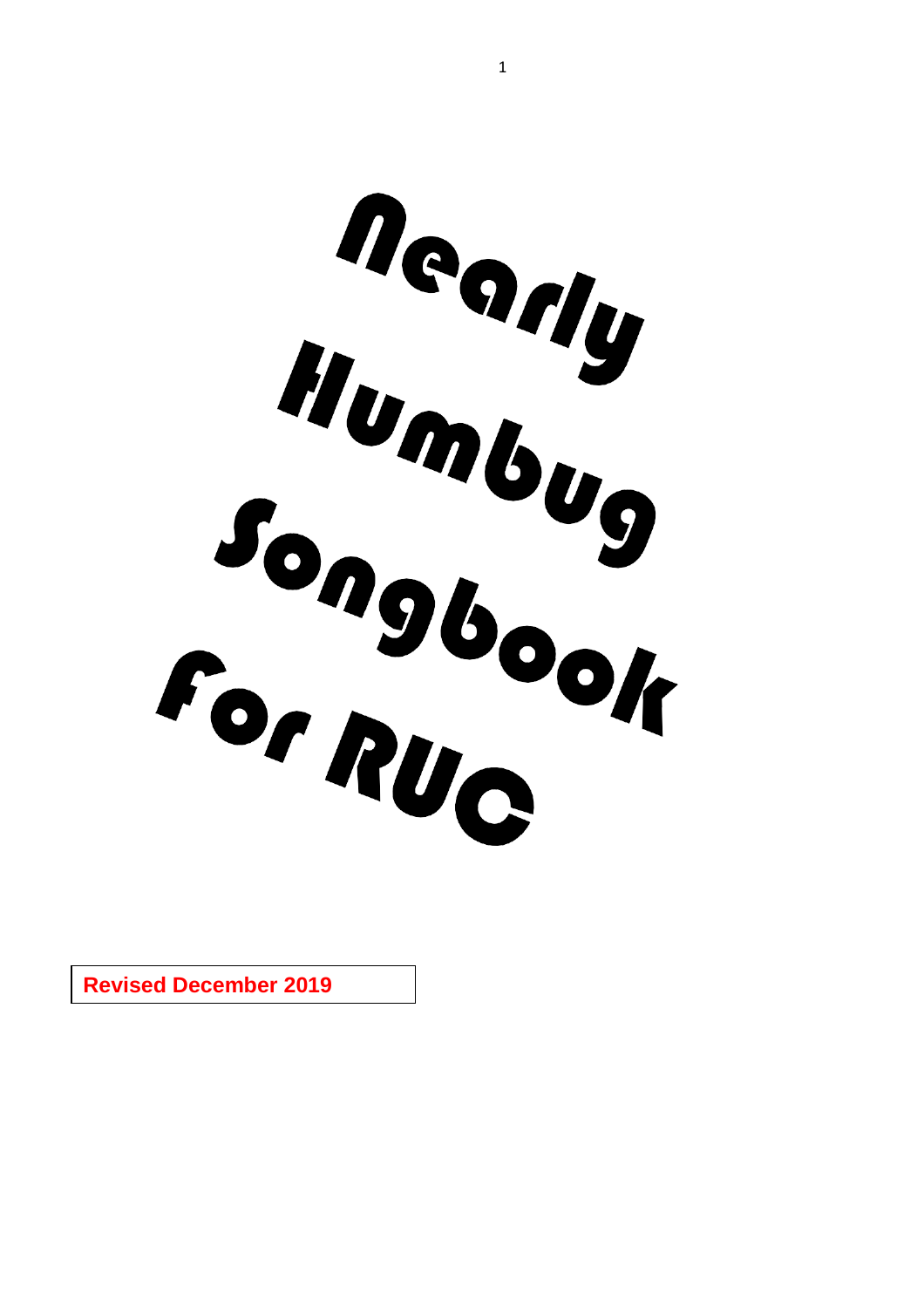- 3 A Spaceman came calling
- 5 All I want for Christmas is another Ukulele<br>7 Auld Lang Syne
- **Auld Lang Syne**
- 9 Do they know it's christmas<br>10 Fairy-tale of New York
- Fairy-tale of New York
- 12 Happy Christmas (War is over)
- 13 I wish it could be Christmas Everyday
- 15 It's Clichéd to be Cynical at Christmas
- 16 Jungle Bell rock
- 18 Let it Snow
- 19 Little Drummer Boy
- 20 Lonely This Christmas
- 22 Mary's Boy Child<br>24 Mele Malikimaka
- 24 Mele Malikimaka<br>26 Merry Xmas Ever
- Merry Xmas Everybody
- 27 Merry Christmas Everyone
- 28 Mistletoe & Wine<br>29 Rockin' Around th
- Rockin' Around the Christmas Tree
- 30 Rockin' Robin<br>32 Silent Night
- 32 Silent Night
- Silver Bells
- 34 Santa Baby
- 35 The Twelve days of Christmas<br>38 When a child is born
- When a child is born
- 39 Winter Wonderland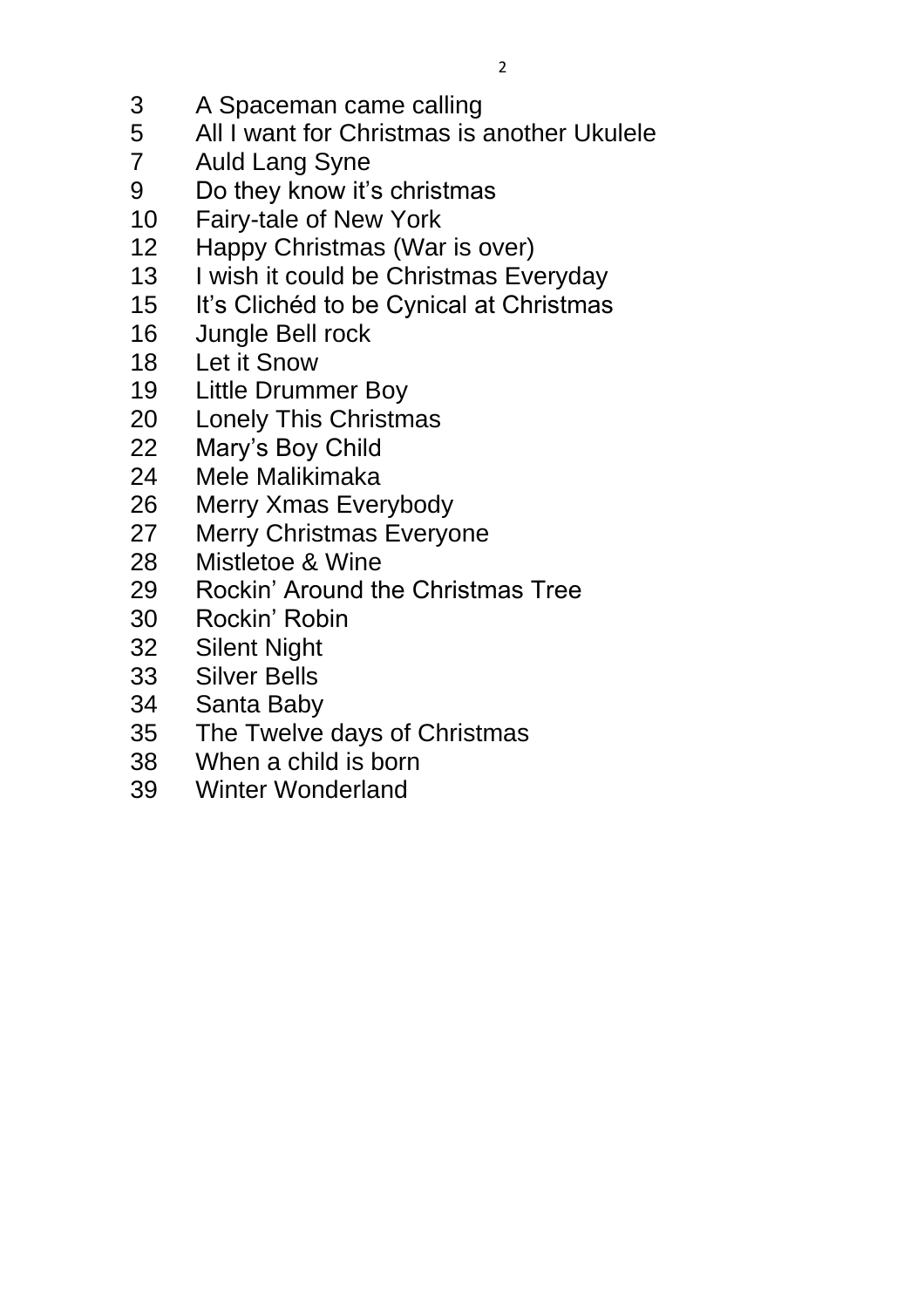**A spaceman Came Travelling Chris De Burg** Am Em F C G



#### Intro: **[Am] / [Em] / [F] / [Am] / [C] / [G] / [F] / / [G] [Am] / [Em] / [F] / [Am] / [C] / [G] / [F] / / / [F] / / [G] [Am] / / / [Am] / / /**

A **[Am]** spaceman came **[C]** travelling on his **[G]** ship from a**[Am]**far,

'Twas **[C]** light years of **[G]** time since his **[F]** mission **/** did **/** start, **[G]** And **[Am]** over a **[Em]** village he **[F]** halted his **[Am]** craft, And it **[C]** hung in the **[G]** sky like a **[F]** star, **/ / / [F]** just **/** like **[G]** a **[Am]** star **/ / / [Am] / / /**

He **[Am]** followed a **[C]** light and **[G]** came down to a **[Am]** shed, Where a **[C]** mother and **[G]** child were lying **[F]** there on a bed, **[G]** A **[Am]** bright light of **[Em]** silver **[F]** shone round his **[Am]** head, And **[C]** he had the **[G]** face of an **[F]** angel, **/ / / [F]** and they **[G]** were af**[Am]**raid **/ / / [Am] / / /**

Then the **[Am]** stranger **[C]** spoke, he **[G]** said "Do not **[Am]** fear, I **[C]** come from a **[G]** planet a **[F]** long way from here, **[G]** And **[Am]** I bring a **[Em]** message for **[F]** mankind to **[Am]** hear," And **[C]** suddenly the **[G]** sweetest **[F]** music **/ / / [F] / /** filled **[G]** the **[Am]** air **/ / / [Am] /**

And **[F]** it **[G]** went: **[Am]** la-, la-la-**[Em]** la-, la-la-**[F]** la-, la-la-**[Am]** la- **[C]** La-, la-la-**[G]** la-, la-la-**[F]** la- **/ / [G] [Am]** La-, la-la-**[Em]** la-, la-la-**[F]** la-, la-la-**[Am]** la- **[C]** Peace and good**[G]**will to all **[F]** men, **/ / / [F] /** and love **[G]** for the **[Am]** child **/ / / [Am] / / [F] [G]**

**[Am]** La-, la-la-**[Em]** la-, la-la-**[F]** la-, la-la-**[Am]** la- **[C]** La-, la-la-**[G]** la-, la-la-**[F]** la- **/ / [G]**

**[Am]** La-, la-la-**[Em]** la-, la-la-**[F]** la-, la-la-**[Am]** la-

**[C]** Aah **/ [G]** aah **/ [F]** aah **/ / / [F] / / / [Am] / / / [Am] / / /**

This **[Am]** lovely **[C]** music went **[G]** trembling through the **[Am]**  ground, And **[C]** many were **[G]** wakened on **[F]** hearing **/** that **/** sound **[G]**

And **[Am]** travellers on the **[Em]** road, the **[F]** village they **[Am]** found, By the **[C]** light of that **[G]** ship in the **[F]** sky, **/ / / [F] /** which **/** shone **[G]** all '**[Am]** round **/ / / [Am]**

And **[Am]** just before **[C]** dawn at the **[G]** paling of the **[Am]** sky, The **[C]** stranger retur**[G]**ned and said **[F]** "Now **/** I must **/** fly,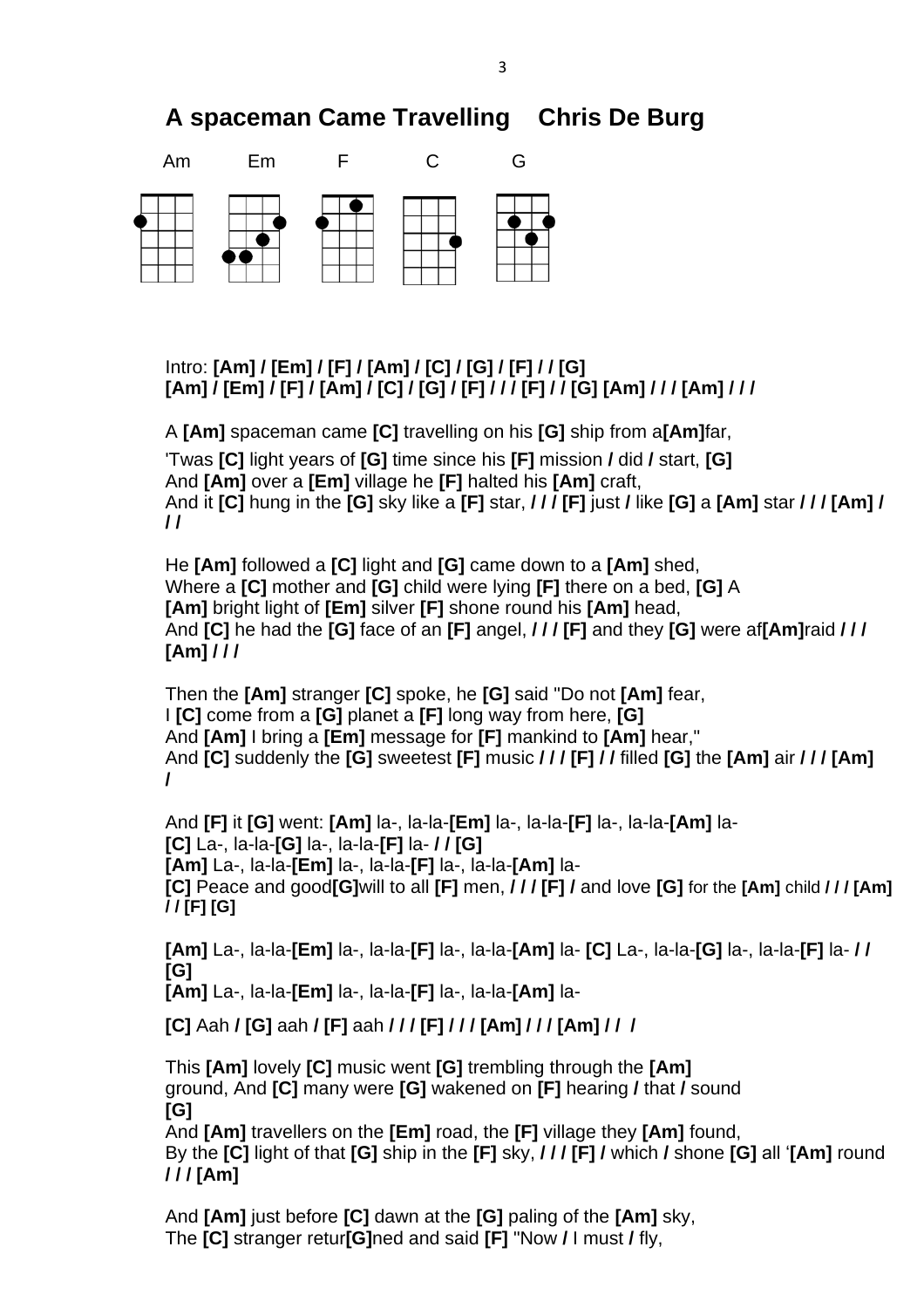**[G]**

When **[Am]** two thousand **[Em]** years of your **[F]** time has gone **[Am]** by, This **[C]** song will be**[G]**gin once a**[F]**gain, **/ / / [F] / /** to a **/** bab**[G]**y's **[Am]** cry" **/ / / [Am] /**

**(continued)**

And **[F]** it **[G]** went: **[Am]** la-, la-la-**[Em]** la-, la-la-**[F]** la-, la-la-**[Am]** la- **[C]** La-, la-la-**[G]** la-, la-la-**[F]** la- **/ / [G] [Am]** La-, la-la-**[Em]** la-, la-la-**[F]** la-, la-la-**[Am]** la-This **[C]** song will be**[G]**gin once a**[F]**gain **/ / / [F] /** to a bab**[G]**y's **[Am]** cry **/ / / [Am] /**

And **[F]** it **[G]** went: **[Am]** la-, la-la-**[Em]** la-, la-la-**[F]** la-, la-la-**[Am]** la- **[C]** La-, la-la-**[G]** la-, la-la-**[F]** la- **/ / [G] [Am]** La-, la-la-**[Em]** la-, la-la-**[F]** la-, la-la-**[Am]** la- **[C]** Peace and good**[G]**will to all **[F]** men, **/ / / [F] /** and love **[G]** for the **[Am]** child **/ / / [Am] / / [F] [G]**

And **[F]** it **[G]** went: **[Am]** la-, la-la-**[Em]** la-, la-la-**[F]** la-, la-la-**[Am]** la- **[C]** La-, la-la-**[G]** la-, la-la-**[F]** la- **/ / [G] [Am]** La-, la-la-**[Em]** la-, la-la- **[F]** la-, la-la-**[Am]** la- This **[C]** song will be**[G]**gin once a**[F]**gain **/ / / [F] /** to a bab**[G]**y's **[Am]** cry **/ / / [Am] / /**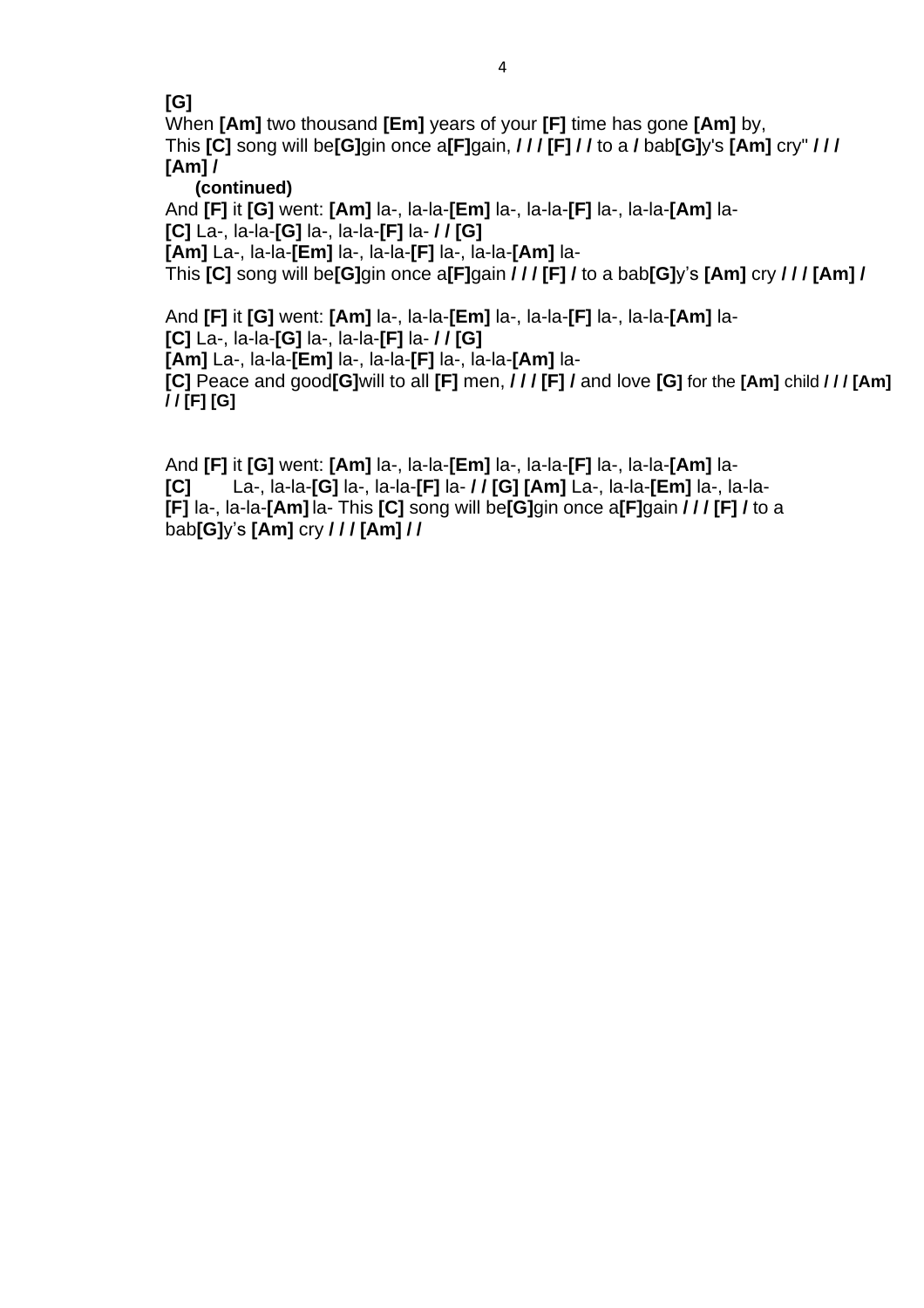#### **All I Want for Christmas is Another Ukulele**

by Pat McInnis Key of C



C A7 All I want for Christmas is another ukulele D7 G7 C In my Christmas stocking hanging on the wall C A7 Just last year I got a couple CDs D7 G7 Some underwear and that was all C/ C7/ Now I' ve got nothin' 'gainst brand new clothes F / F And I love music as everybody knows C A7 And all I want for Christmas is another ukulele D7 G7 C In my Christmas stocking hanging on a wall

C A7 When I was a kid I had a Lionel train, D7 G7 C Would roll 'round on the floor. C A7 Had a lot of track, had a lot of cars, D7 G7 But I always wanted more C / C7/ Oh now that I'm old, no more trains,  $F /$  F But I got a-ukuleles on my brain C A7 And all I want for Christmas is another ukulele D7 G7 C In my Christmas stocking hanging on a wall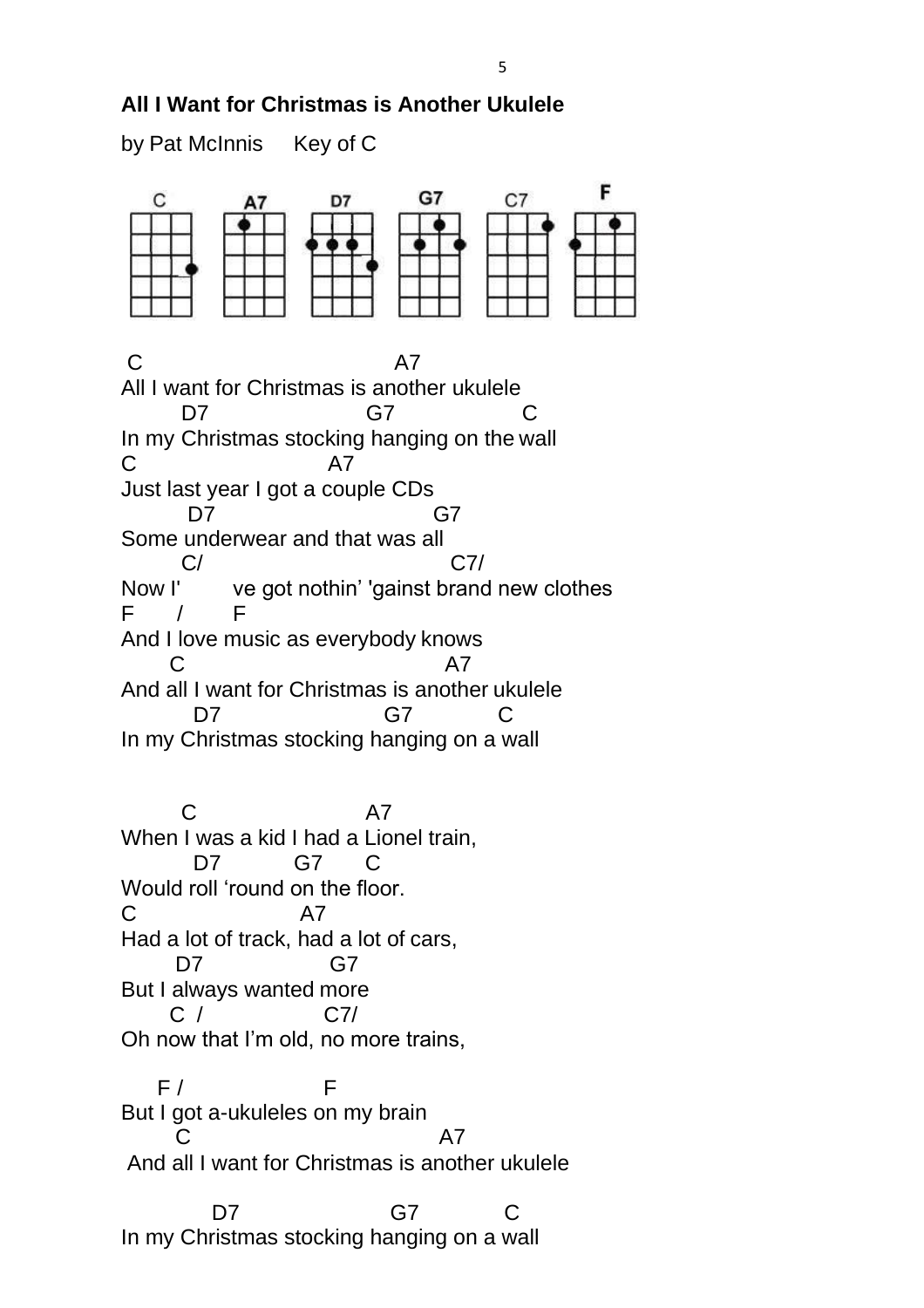C A7 Now some might say I got enough ukuleles D7 G7 C And I really don't need no more A7 D7 G7 But eBay calls and I gotta bid, can't stop at three or four C/ C/ There's a great ukulele that I find F / F I gotta make that ukulele mine C A7 And all I want for Christmas is another ukulele D7 G7 C In my Christmas stocking hanging on a wall

C A7 Now I gotta admit I got a lotta ukuleles D7 G7 C Some of them are really neat A7 I gotta couple Kamakas, a Martin with a hole, D7 G7 And a pineapple won't be beat C / C7/ But who's to say can't have any more,  $F /$  F Let's go down a-ukulele store C A7 And all I want for Christmas is another ukulele D7 G7 C In my Christmas stocking hanging on a wall C A7 Yes, all I want for Christmas is another ukulele D7 G7 C/ G7/ C/

In my Christmas stocking hanging on a wall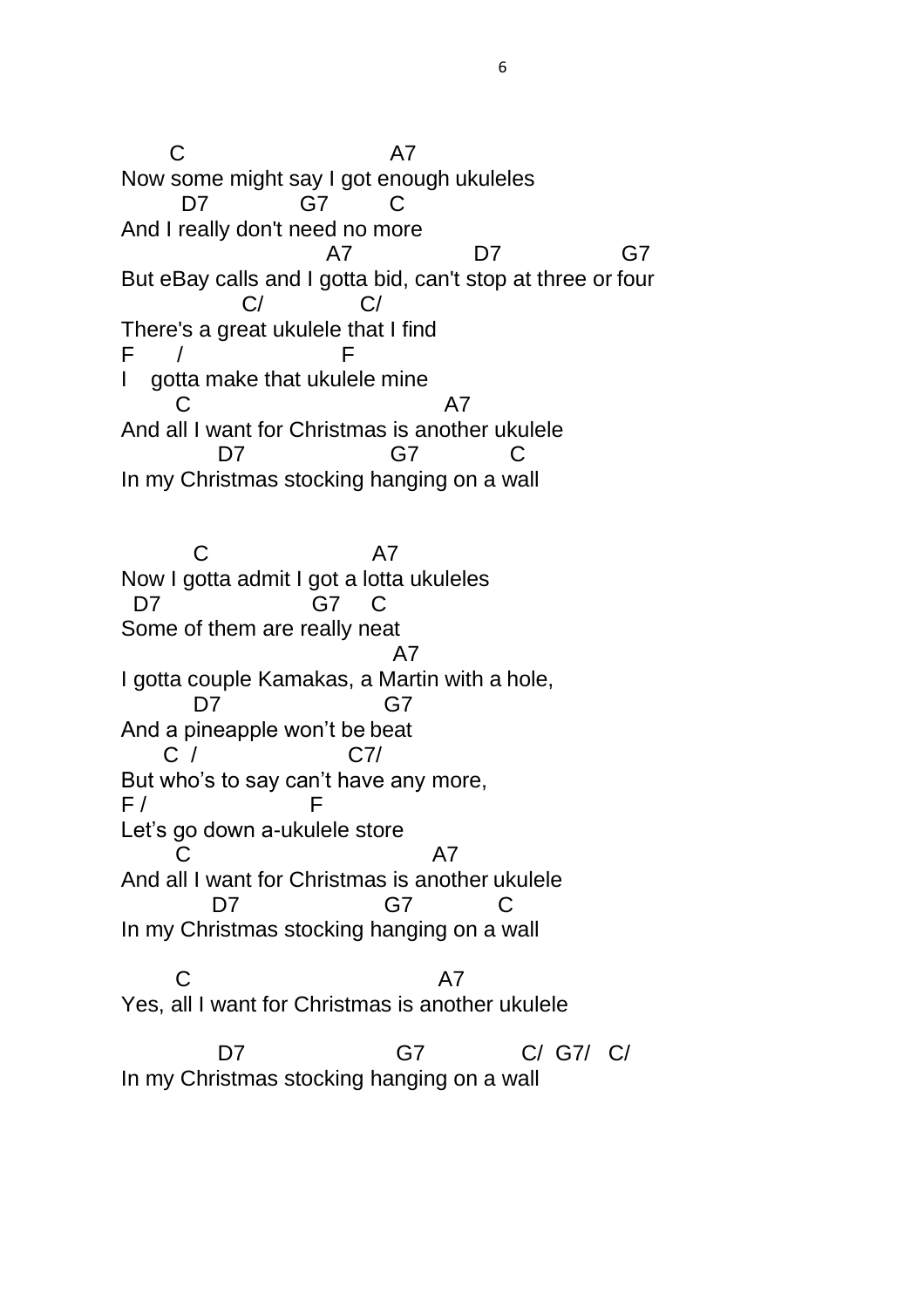## Auld Lang Syne"

#### **Verse 1:**

Should [C]old acquaintance [G7]be forgot And [C]never [C7]brought to [F]mind Should [C]old acquaintance [G7]be forgot And [F]days of [G7]auld lang [C]syne For [C]auld lang [G7]syne, my dear, For [C]auld lang [F]syne, We'll [C]take a cup o' [G7]kindness [E7]yet And [Am]days of [F]auld [G7]lang [C]syne

Verse 2:

We  $[C]$ twa hae run a $[G7]$ boot the braes And [C]pu'd the [C7]gowans [F]fine. We've [C]wandered mony a [G7]weary foot, Sin' [F]auld la-[G7]ang [C]syne Sin' [C]auld lang [G7]syne, my dear, Sin' [C]auld lang [F]syne, We've [C]wandered mony a [G7]weary [E7]foot, Sin' [Am]auld [F]la-[G7]ang [C]syne

Verse 3:

```
We [C]twa hae sported [G7] the burn,
From [C]morning [C7]sun till [F]dine,
But [C]seas between us 
[G7]braid hae roared
Sin' [F]auld la-[G7]ang [C]syne
Sin' [C]auld lang [G7] syne, my dear,
Sin' [C]auld lang [F]syne.
But [C]seas between us [G7]braid hae [E7]roared 
Sin' [Am]auld [F]la-[G7]ang [C]syne
```
Verse 4:

And [C]ther's a hand, my [G7]trusty friend, And [C]gie's a [C7]hand o' [F]thine; We'll [C]take a cup o' [G7]kindness yet For [F]auld la-[G7]ang [C]syne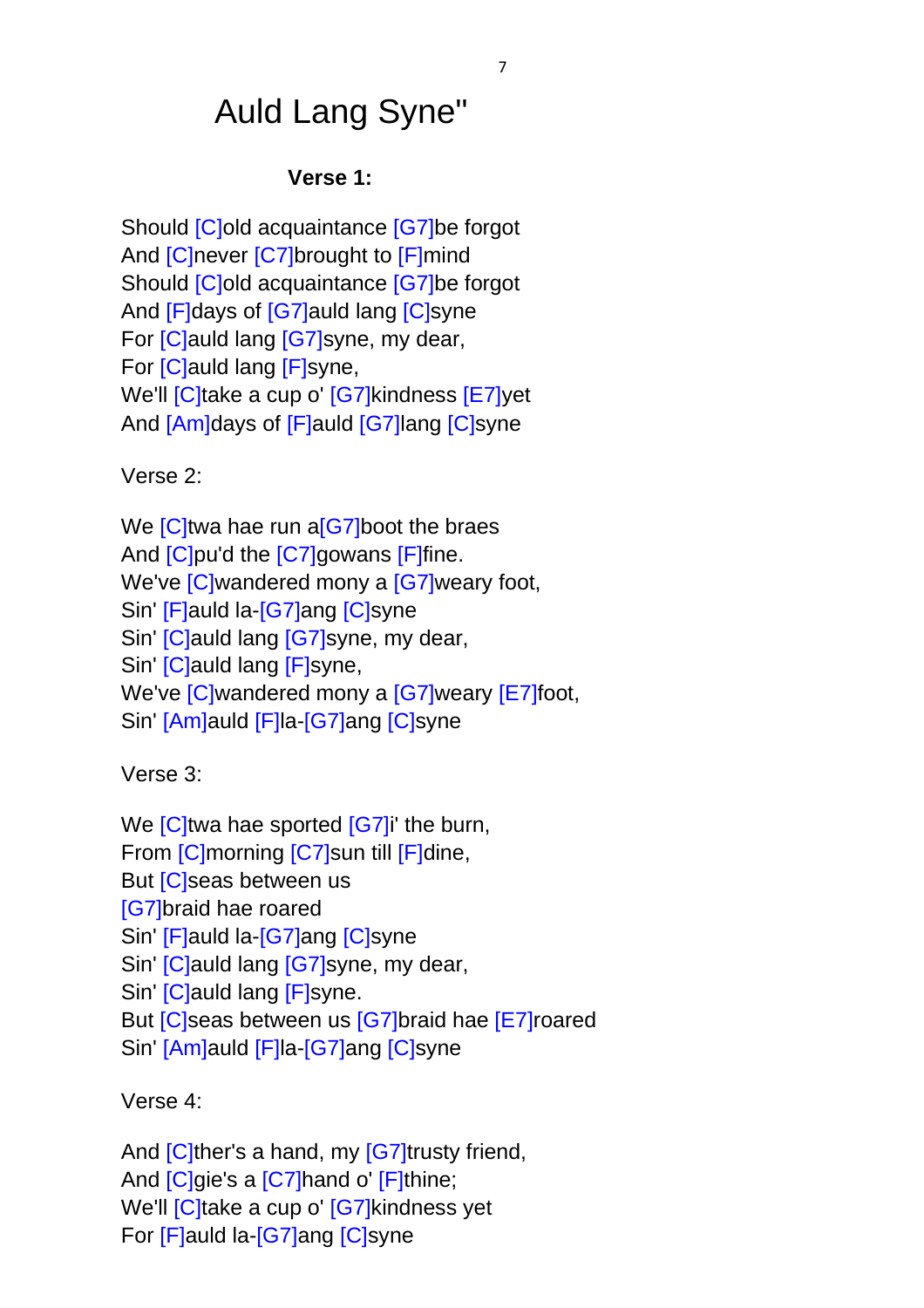For [C]auld lang [G7]syne, my dear, For [C]auld lang [F]syne, We'll [C]take a cup o' [G7]kindness [E7]yet For [Am]auld [F]la-[G7]ang [C]syne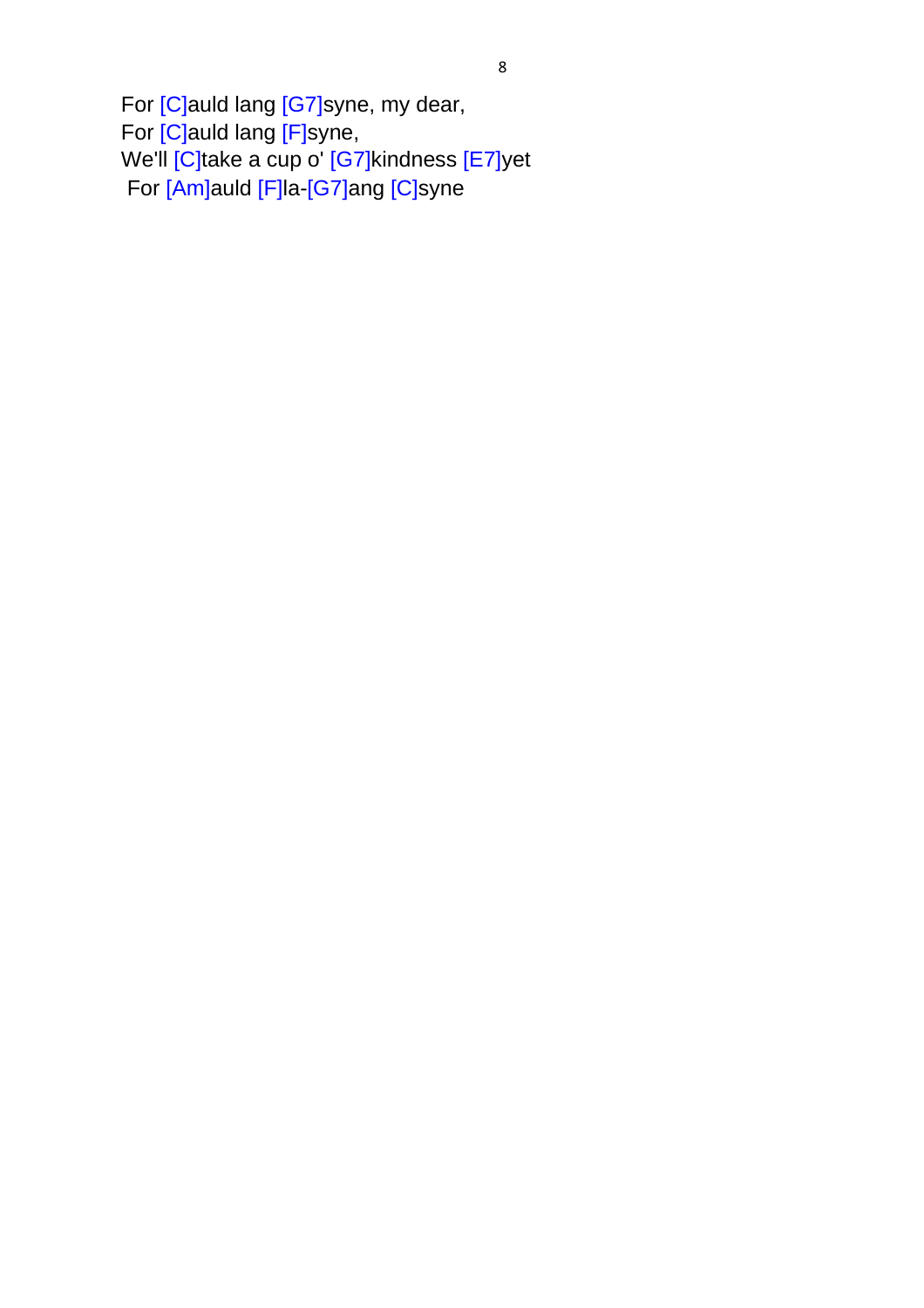## Do They know It's Christmas? - Band Aid



**C)** It's Christmas **(F)** time, there's no need to be **(C)**afraid. At Christmas **(F)** time, we let in light and we **(C)** banish shade. And in our **(Dm)** world of **(G)** plenty we can **(C)** spread a smile of **(F)** joy, Throw your **(Dm)** arms around the **(G)** world at Christmas **(C)** time.

But say a **(F)** prayer; **(G)** pray for the **(C)** other ones, At Christmas **(F)** time, it's **(G)** hard, but when you're **(C)** having fun There's a **(F)** world outside your **(G)** window,

And it's a **(C)** world of dread and **(F)** fear, Where the **(Dm)** only water **(G)** flowing is

The **(C)** bitter sting of **(F)** tears.

And the **(Dm)** Christmas bells that **(G)** ring there Are the **(C)** clanging chimes of **(F)** doom. Well, **(Dm)** tonight thank God it's **(G)** them, instead of **(C)** you. And there **(F)** won't be snow in **(G)** Africa this **(C)** Christmas time.

The **(F)** greatest gift they'll **(G)** get this year is **(C)** life. **(C7)**  Where **(F)** nothing ever **(G)** grows, no **(C)** rain nor rivers **(F)**flow, **(Dm)** Do they know it's **(G)** Christmas time at **(C)** all? **(F)(C)**

**(Am)** Here's to you; **(G)** Raise a glass for everyone. **(Am)** Here's to them; **(G)** Underneath that burning sun **(Dm)** Do they know it's **(G)** Christmas time at **(C)** all? **(F)(C)** 

## **(C)(F)(C)(F)(C)(Dm)(G) x2**

**(C)** Feed the **(F)** world! **(C)(F)(C)Dm)(G)**

- **(C)** Feed the **(F)** world! **(C)(F)(C)Dm)(G)**
- **(C)** Feed the **(F)** world! **(C)**
- **(F)** Let them **(C)** know it's **(Dm)** Christmas time **(G)**again!
- **(C)** Feed the **(F)** world! **(C)**
- **(F)** Let them **(C)** know it's **(Dm)** Christmas time **(G)**again!
- **(C)** Feed the **(F)** world! **(C)**
- **(F)** Let them **(C)** know it's **(Dm)** Christmas time **(G)**again!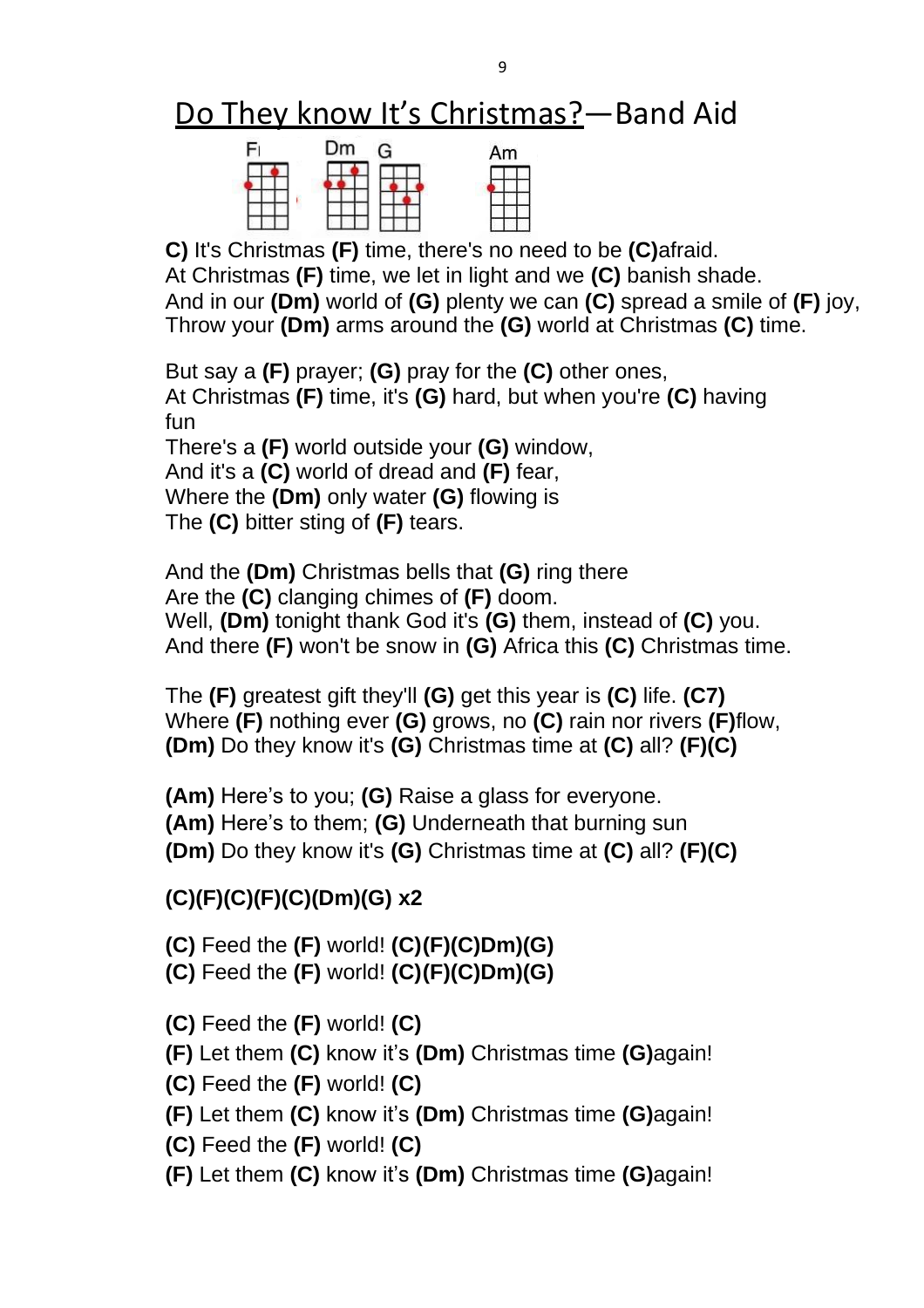## Fairytale of New York The Pouges

|   |   |   | $\sim$ |    |
|---|---|---|--------|----|
| Α | D | G | Asus4  | Вm |
|   |   |   |        |    |

 $[A^*]$  It was Christmas  $[D^*]$  Eve babe, In the  $[G^*]$  drunk tank An old man [D\*] said to me, Won't see [A\*] another one And then he [D\*] sang a song The Rare Old [G\*] Mountain Dew I turned my [D\*] face away And [Asus4\*] dreamed [D\*] about [A\*] you

Got on a [D\*] lucky one Came in eigh[G\*] teen to one I've got a [D\*] feeling This year's for [A\*] me and you So happy [D\*] Christmas I love you [G\*] baby I can see a [D\*] better time When all our [Asus4] dreams come [D] true

[D,2,3] [D,2,3] [D,2,3] [A,2,3] [D,2,3] [G,2,3] [A,2,3] [D,2,3]

They've got [D] cars Big as [A] bars They've got [Bm] rivers of [G] gold But the [D] wind goes right through you It's no place for the [A] old

When you [D] first took my [Bm] hand On a [D] cold Christmas [G] Eve You [D] promised me Broadway was [A] waiting for [D] me

You were [D] handsome You were pretty Queen of New York [A] City When the [D] band finished [G] playing They [A] howled out for [D] more [D] Sinatra was swinging (Continued)

All the drunks they were [A] singing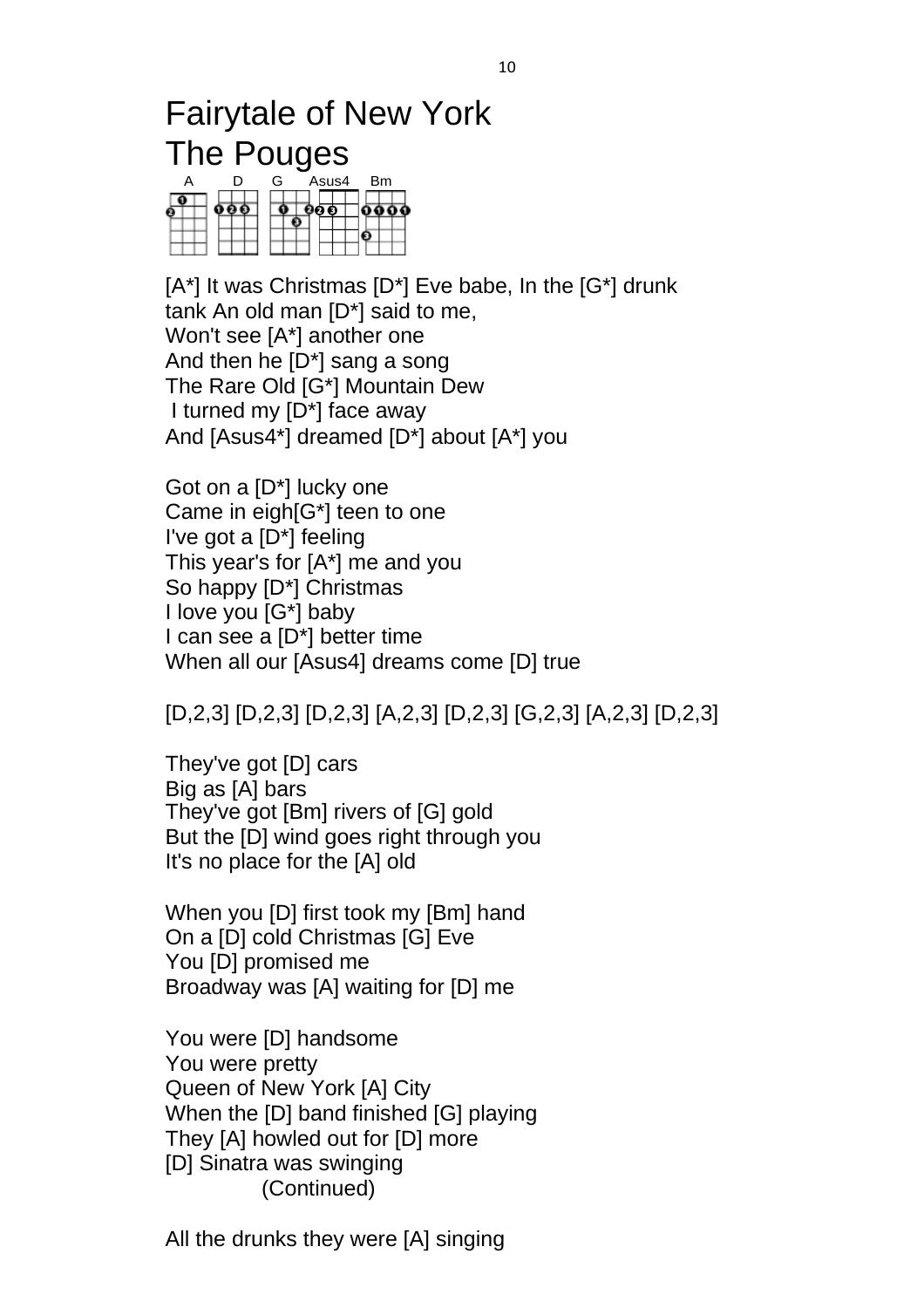We [D] kissed on the [G] corner Then [A] danced through the [D] night

The [G] boys of the NYPD choir Were [D] singing 'Galway [Bm] Bay' And the [D] bells are [G] ringing [A] Out for Christmas [D] day

[D,2,3] [A,2,3] [Bm,2,3] [G,2,3] [D,2,3] [D,2,3] [D,2,3] [A,2,3] [D,2,3] [Bm,2,3] [D,2,3] [G,2,3] [D,2,3] [D,2,3] [A,2,3.] [D,2,3]

You're a [D] bum You're a punk You're an old slut on [A] junk Living [D] there almost [G] dead On a [A] drip in that [D] bed

You [D] scum bag You maggot You cheap lousy [A] faggot Happy [D] Christmas you [G]farce I pray [A] God It's our [D] last

The [G] boys of the NYPD choir Still [D] singing 'Galway [Bm] Bay' And the [D] bells are [G] ringing [A] Out for Christmas [D] day

I could have [D\*] been someone Well, so could [G\*] anyone You took my [D\*] dreams From me when I first [A\*] found you I kept them [D\*] with me babe I put them [G\*] with my own Can't make it all [D\*] alone I've built my [G\*] dreams [A\*] around [D\*] you

The [G] boys of the NYPD choir Were [D] singing 'Galway [Bm] Bay' And the [D\*] bells are ringing Out for Christmas [D\*] day

[D] [G] [D] [A] [D] [G] [D] [G] [A] [D] [G] [D] [A] [D] [G] [D] [G] [A]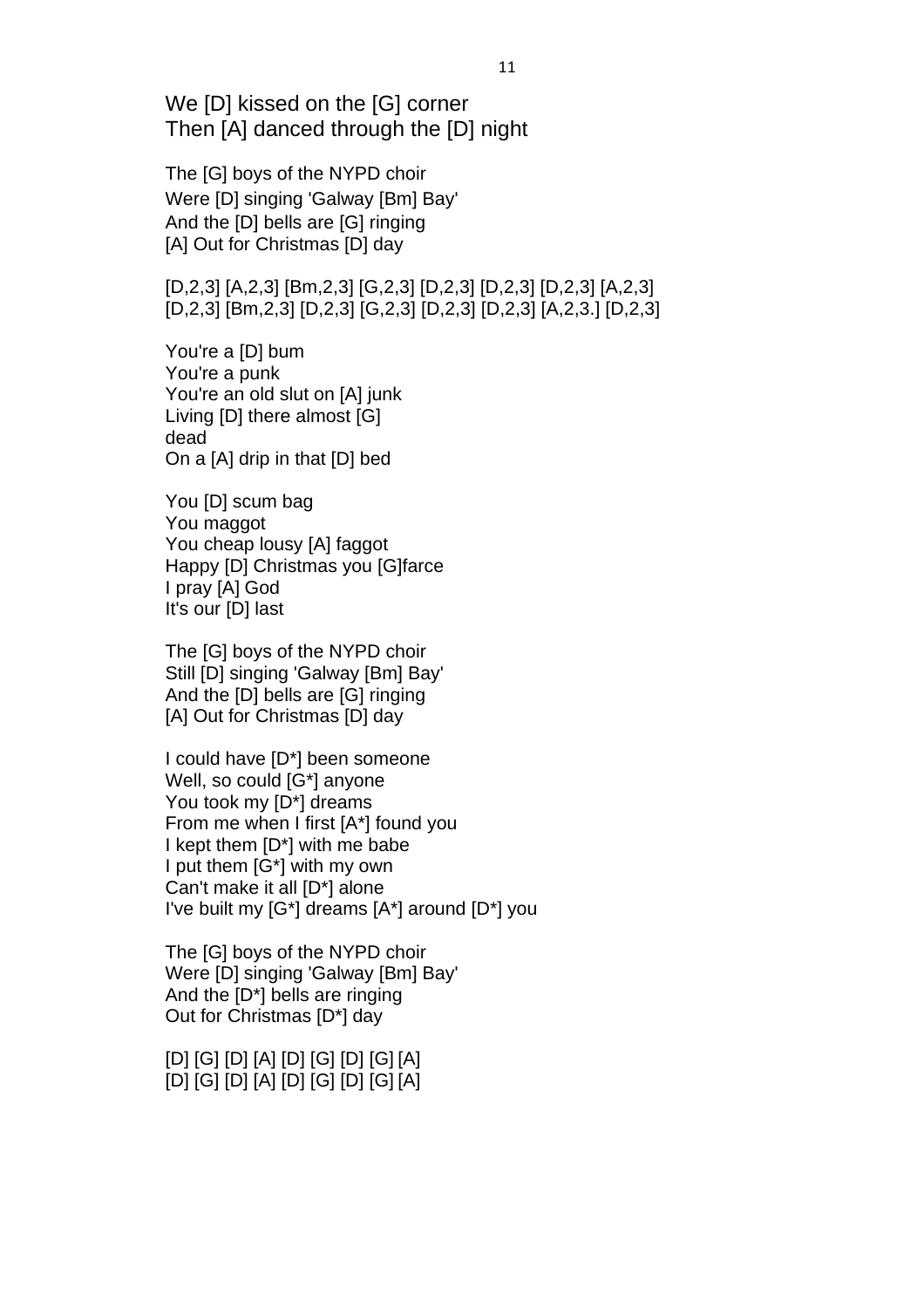**Happy Christmas [War Is Over]** [John Lennon / Yoko Ono] Plastic Ono Band



So this is **[G]** Christmas, and what have you **[Am]** done? Another year **[D]** over, a new one just **[G]** begun. And **[G7]** so this is **[C]** Christmas, I hope you have **[Dm]** fun The near and the **[G]** dear ones, the old and the **[C]** young. A **[C7]** merry, merry **[F]** Christmas, and a happy New **[G]** Year Let's hope it's a **[Dm]** good one **[F]** without any **[C]** fears. **[D]**

And **[D7]** so this is **[G]** Christmas, *[War is over]*  For weak and for **[Am]** strong. *[If you want it]*  The rich and the **[D]** poor ones *[War is over]*  The road is so **[G]** long. *[Now]* And **[G7]** so happy **[C]** Christmas, *[War is over]*  For black and for **[Dm]** white. *[If you want it]*  For yellow and **[G]** red ones, *[War is over]* Let's stop all the **[C]** fights. *[Now]*

A **[C7]** merry, merry **[F]** Christmas, and a happy New **[G]** Year Let's hope it's a **[Dm]** good one **[F]** without any **[C]** fears. **[D]**  And **[D7]** so this is **[G]** Christmas, *[War is over]* And what have we **[Am]** done? *[If you want it]* Another year **[D]** over, *[War is over]* A new one just **[G]** begun. *[Now]*

And **[G7]** so this is **[C]** Christmas, *[War is over]* We hope you have **[Dm]** fun *[If you want it]* The near and the **[G]** dear ones, *[War is over]* The old and the **[C]** young. *[Now]*

A **[C7]** merry, merry **[F]** Christmas, and a happy New **[G]** Year Let's hope it's a **[Dm]** good one **[F]** without any **[C]** fears. **[D] [G]** War is over, **[Am]** if you want it. **[D]** War is over, **[G]** now... **[G]** War is over, **[Am]** if you want it. **[D]** War is over,**[G]** now...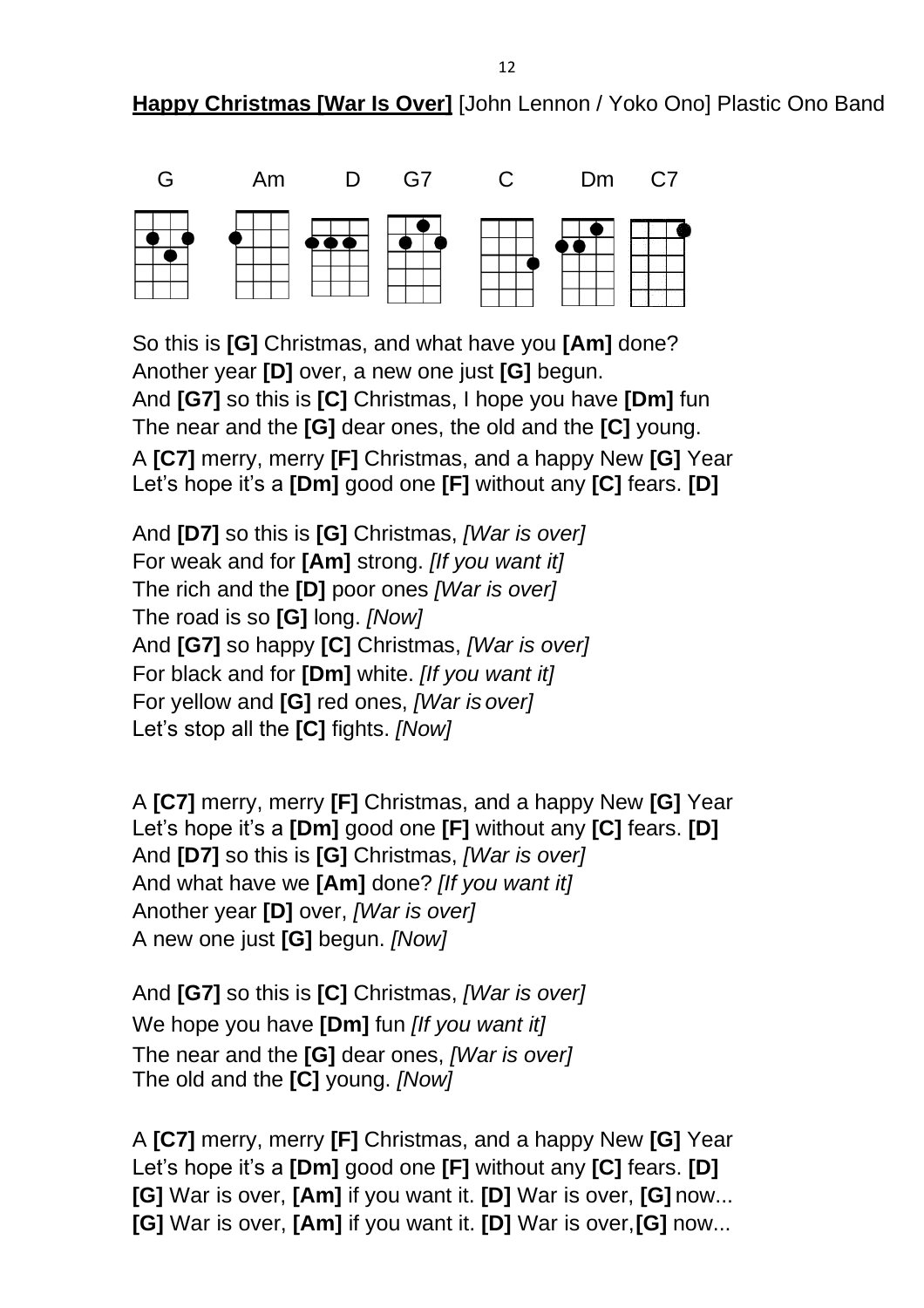## I Wish It Could Be Christmas Everyday Roy Wood

| Αm | G |                                                          | l )m | Bb |  |
|----|---|----------------------------------------------------------|------|----|--|
| n  |   | <del>\†&amp;&amp;&amp;&amp;</del> & <del>&amp;\*</del> + |      |    |  |

Oh when the [C] snowman brings the snow

Oh well he [F] just might like to know

He's put a [C] great big smile up- [Am] -on somebody's face. [Dm] [G7] If you [C] jump into your bed,

Quickly [F] cover up your [D7] head,

Don't you [C] lock your door, you know that

[G] Sweet Santa Claus is on his [Bb] way. [C]

(CHORUS)

Oh [A] well I [D] wish it could be Christmas every [G] day. When the [A7] kids start singing and the band begins to play. [D] [A7]

[D] Oh I wish it could be Christmas every [G] day

So let the [D] bells ring [A7] out for [G] Christmas! [D]

When we're [C] skating in the park, If the [F] storm cloud paints it dark Then your [C] rosy cheeks gonna [Am] light my merry way. [Dm] [G] Now the [C] 'frosticals' appeared And they've [F] frozen up my [D7] beard, So we'll [C] lie by the fire till the [G] Sleep simply melts them all [C] away. [D]

(CHORUS)

Oh [A] well I [D] wish it could be Christmas every [G] day. When the [A7] kids start singing and the band begins to play. [D] [A7] [D] Oh I wish it could be Christmas every [G] day So let the [D] bells ring [A7] out for [G] Christmas! [D]

When the [C] snowman brings the snow Oh well he [F] just might like to know He's put a [C] great big smile up- [Am] -on somebody's face. [Dm] [G] So if [C] santa brings the sleigh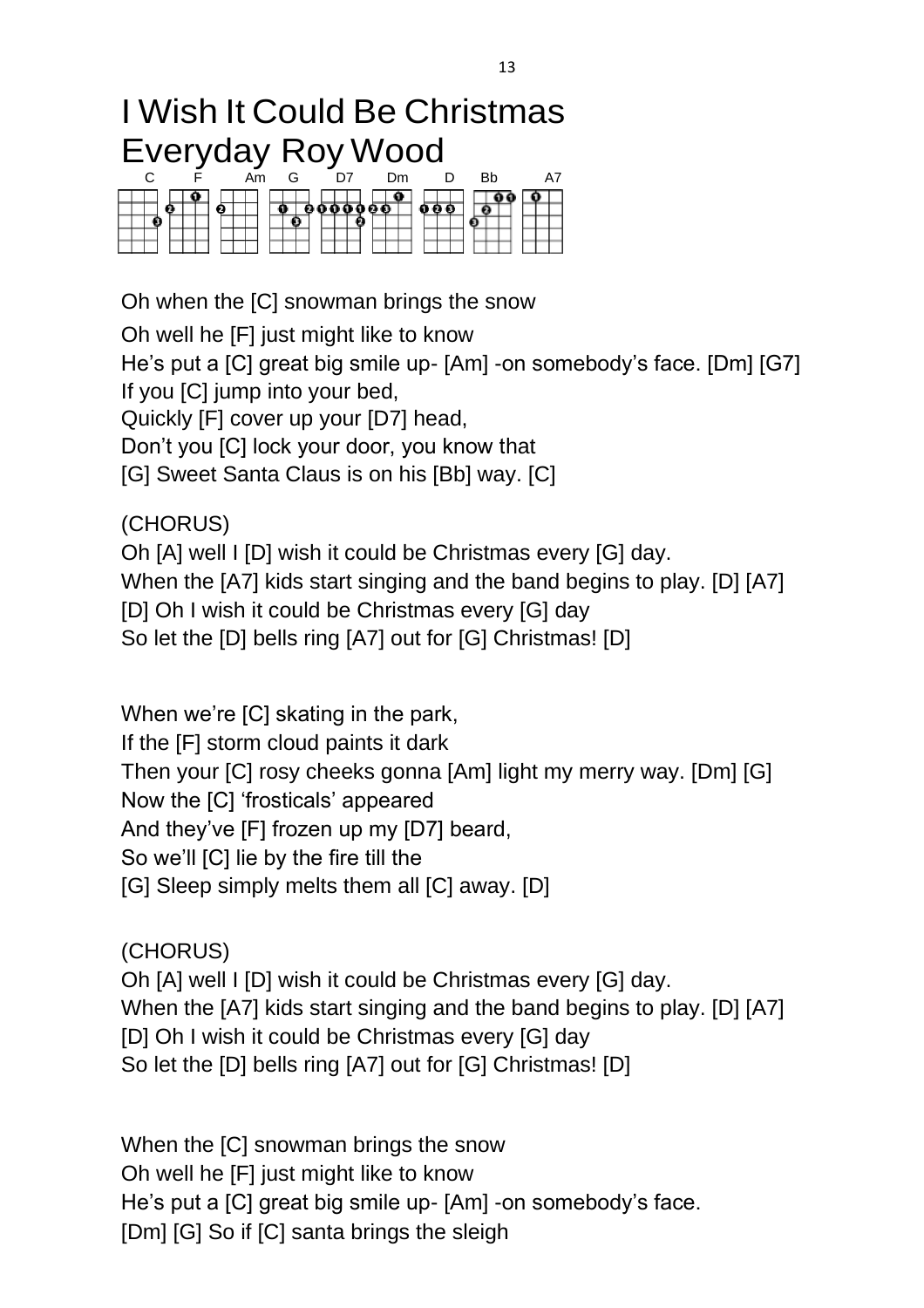All [F] along that Milky [D7] Way,

I'll sign my [C] name on the rooftop in the [G] Snow then he may decide to [Bb] stay. [C]

(CHORUS)

Oh [A] well I [D] wish it could be Christmas every [G] day. When the [A7] kids start singing and the band begins to play. [D] [A7] [D] Oh I wish it could be Christmas every [G] day So let the bells ring [A7] out for [G] Christmas! [D] Why don't you [G] give your [A] love for [G] Christmas? [D] When the [D] snowman brings the snow… ( repeat to fade )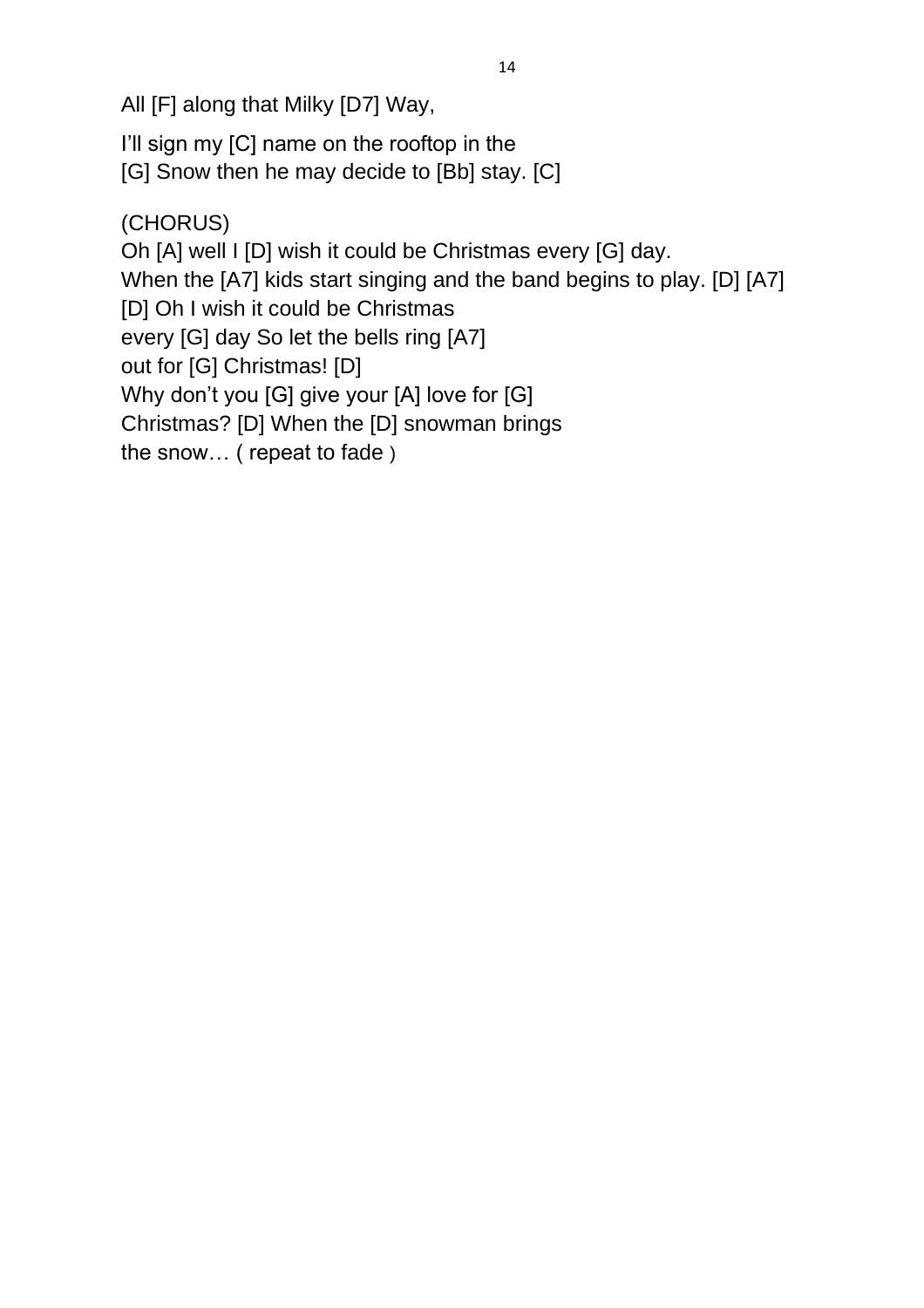## **It's Clichéd to be Cynical atChristmas**

Half Man Half Biscuit 2000

Now **[C]**how did I guess you were going to express Your dis**[F]**dain at the crane with the **[C]**bright fairy lights And you **[Am]**moan at the snow 'Cos your **[C]**car wouldn't go

#### Chorus:

Oh it's **[G]**clichéd to be **[F]**cynical At **[C]**Christmas

You **[C]**don't have a tree and your smile has a fee All the **[F]**same, here's a card for your **[C]**boring facade Jingle **[Am]**Bells, piney smells Allthe**[C]**boysandthegirls

#### **Chorus**

## **[G] [F] [G] [F] [C]**

#### **Chorus**

**[C]**See how we yawn at your bile and your scorn It's a **[F]**beautiful day, Peace on **[C]**Earth has been played Make a **[Am]**noise with your toys And ig**[C]**nore the killjoys

Oh it's **[G]**clichéd to be **[F]**cynical At **[C]**Christmas

I **[C]**saw three ships come sailing in, come sailing in, come **[G]**sailing in I **[C]saw three ships come sailing in** On **[F]**Christmas Day in the **[G]**mor**[C]**ning





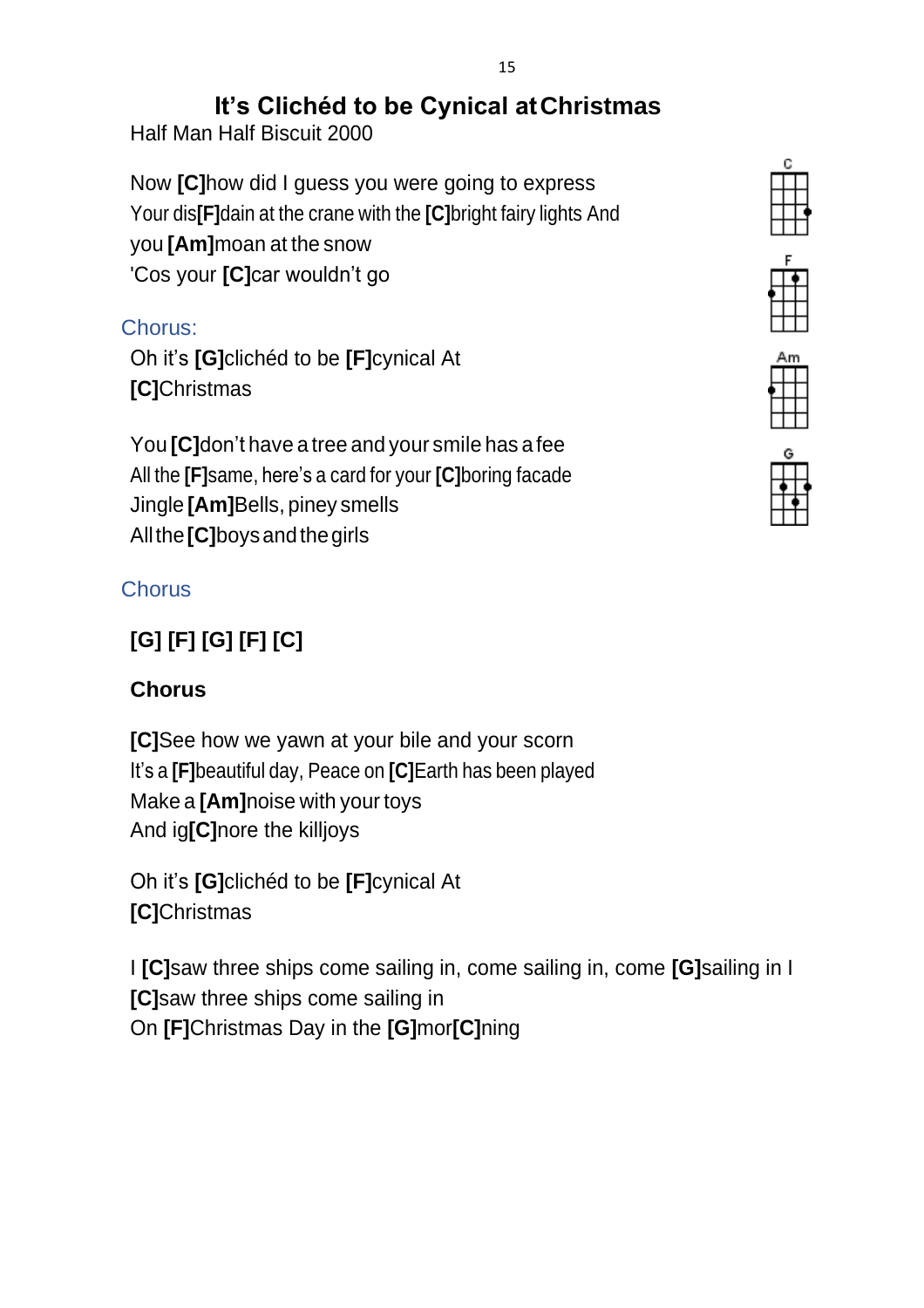

[C] Jingle-bell, [Cmaj7] jingle-bell, [C6] jingle-bell rock Jingle-bells [C#dim] swing and [Dm] jingle-bells [G7] ring [Dm] Snowin' and [G7] blowin' up [Dm] bushels of [G7] fun

Now the jingle hop has [Dm] be[G7] gun

[C]J ingle-bell, [Cmaj7] jingle-bell, [C6] jingle-bell rock Jingle-bells [C#dim] chime in [Dm]jingle-bell [G7] time

[Dm] Dancin' and [G7] prancin' in [Dm] Jingle Bell [G7] Square [D7] In the [G7] frosty [C] air

What a [F] bright time, it's the [Fm] right time To [C] rock the night away Jingle [F] bell time is a [D7] swell time [G7] To go glidin' in a [Dm] one-horse [G7] sleigh

[C] Giddy-up [Cmaj7] jingle horse; [C6] pick up your feet Jingle a[Em7] round the [A7]clock [F] Mix and mingle in a [Fm] jinglin' beat [D7] That's the [G7] jingle-bell [C] rock!

[C] Jingle-bell, [Cmaj7] jingle-bell, [C6] jingle-bell rock Jingle-bells [C#dim] swing and [Dm] jingle-bells [G7] ring [Dm] Snowin' and [G7] blowin' up [Dm] bushels of [G7] fun Now the jingle hop has [Dm] be[G7] gun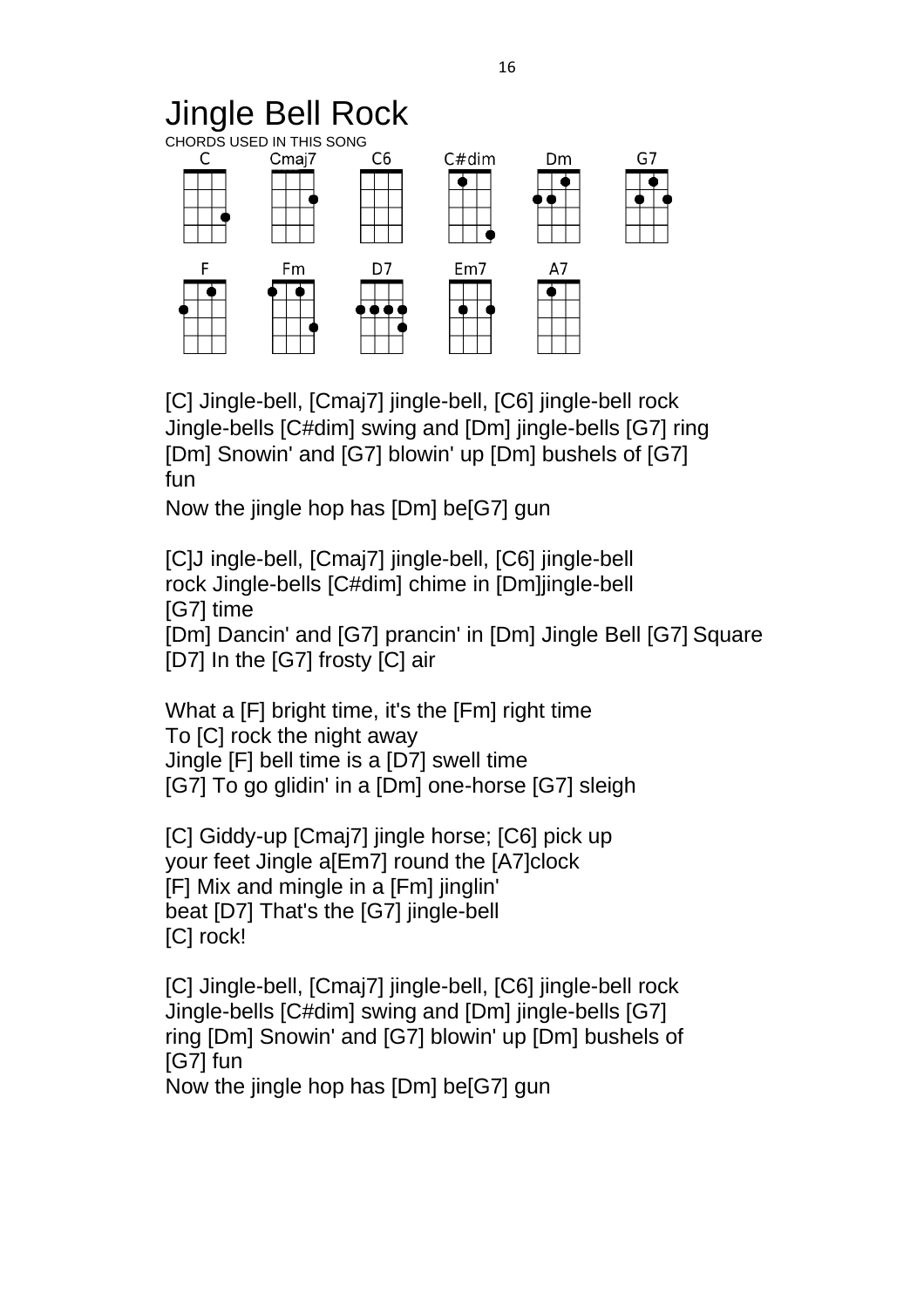(continued)

[C]J ingle-bell, [Cmaj7] jingle-bell, [C6] jingle-bell rock Jingle-bells [C#dim] chime in [Dm]jingle-bell [G7] time [Dm] Dancin' and [G7] prancin' in [Dm] Jingle Bell [G7] Square [D7] In the [G7] frosty [C] air

What a [F] bright time, it's the [Fm] right time To [C] rock the night away Jingle [F] bell time is a [D7] swell time [G7] To go glidin' in a [Dm] one-horse [G7] sleigh

[C]Giddy-up [Cmaj7] jingle horse; [C6] pick up your feet Jingle a[Em7] round the [A7]clock [F]Mix and mingle in a [Fm] jinglin' beat

[D7]That's the [G7]jingle-bell [D7]That's the [G7]jingle-bell [D7]That's the [G7]jingle-bell [C]rock!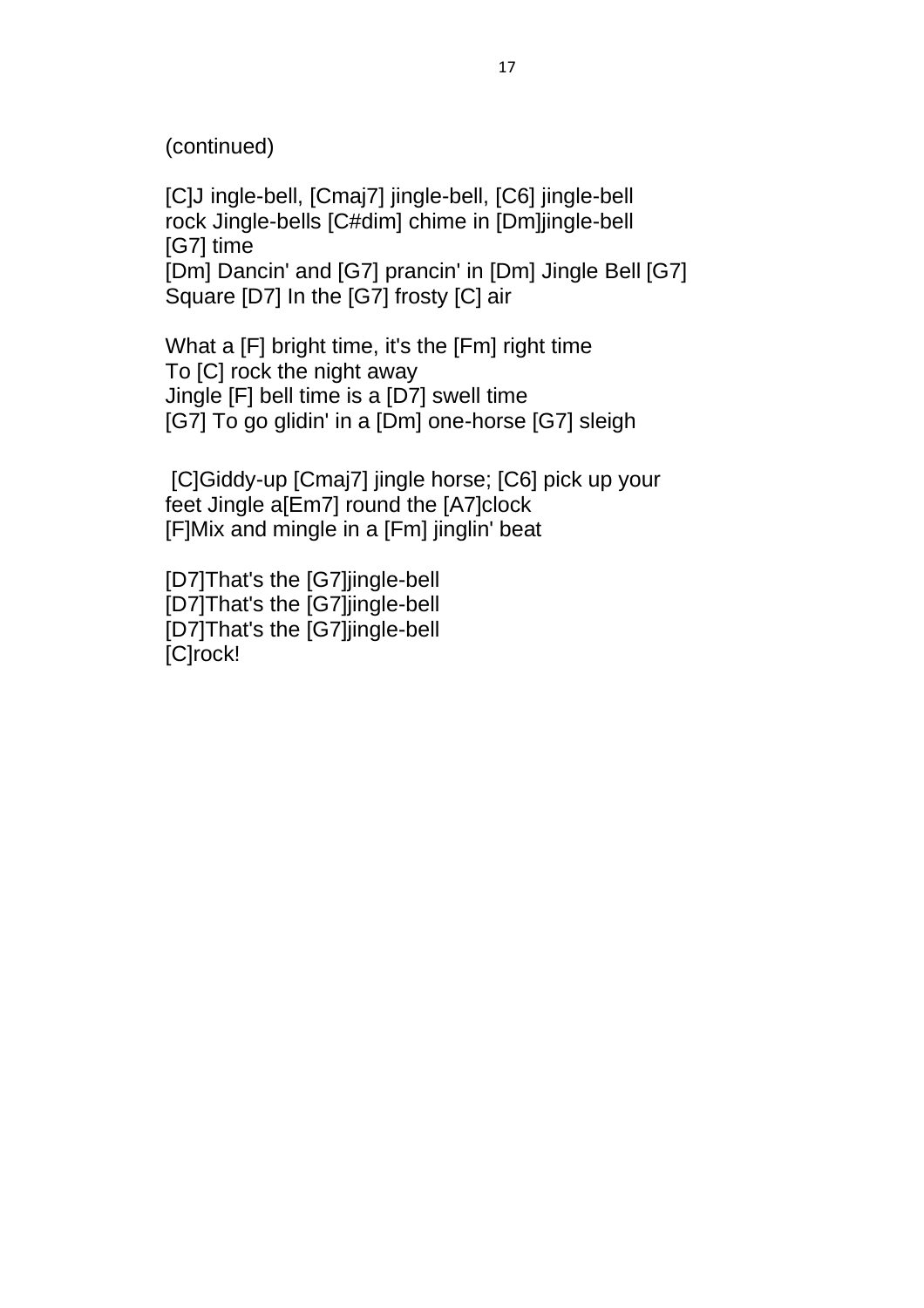

Intro: **[C] / / / [C] / / /**

Oh the **[C]** weather out**[G7]**side is **[C]** frightful But the fire is **[Adim]** so de**[G7]**lightful And **[Dm]** since we've no **[A7]** place to **[Dm]** go Let it **[F6]** snow, let it **[G7]** snow, let it **[C]** snow **/ [G7]**

Man it **[C]** doesn't show **[G7]** signs of **[C]** stopping And I brought some **[Adim]** corn for **[G7]** popping The **[Dm]** lights are turned **[A7]** way down **[Dm]** low Let it **[F6]** snow, let it **[G7]** snow, let it **[C]** snow / / /

**[C]** When we **[G]** finally **[D7]** kiss good**[G]**night How I'll **[Am]** hate going **[D7]** out in the **[G]** storm But if **[G]** you really **[D7]** hold me **[G]** tight **[A7]** All the way **[D7]** home I'll be **[G7]** warm

And the **[C]** fire is **[G7]** slowing **[C]** dying And my dear we're **[Adim]** still good**[G7]**byeing But as **[Dm]** long as you'd **[A7]** love me **[Dm]** so Let it **[F6]** snow, let it **[G7]** snow, let it **[C]** snow **/ / /**

**[C]** When we **[G]** finally **[D7]** kiss good**[G]**night How I'll **[Am]** hate going **[D7]** out in the **[G]** storm But if **[G]** you really **[D7]** hold me **[G]** tight **[A7]** All the way **[D7]** home I'll be **[G7]** warm

And the **[C]** fire is **[G7]** slowly **[C]** dying And my dear we're **[Adim]** still good**[G7]**byeing But as **[Dm]** long as you **[A7]** love me **[Dm]** so **/ /**

(*slowing down*)

Let it **[F6]** snow, let it **[G7]** snow, let it **[C↓]** snow **[G7↓] [C↓]**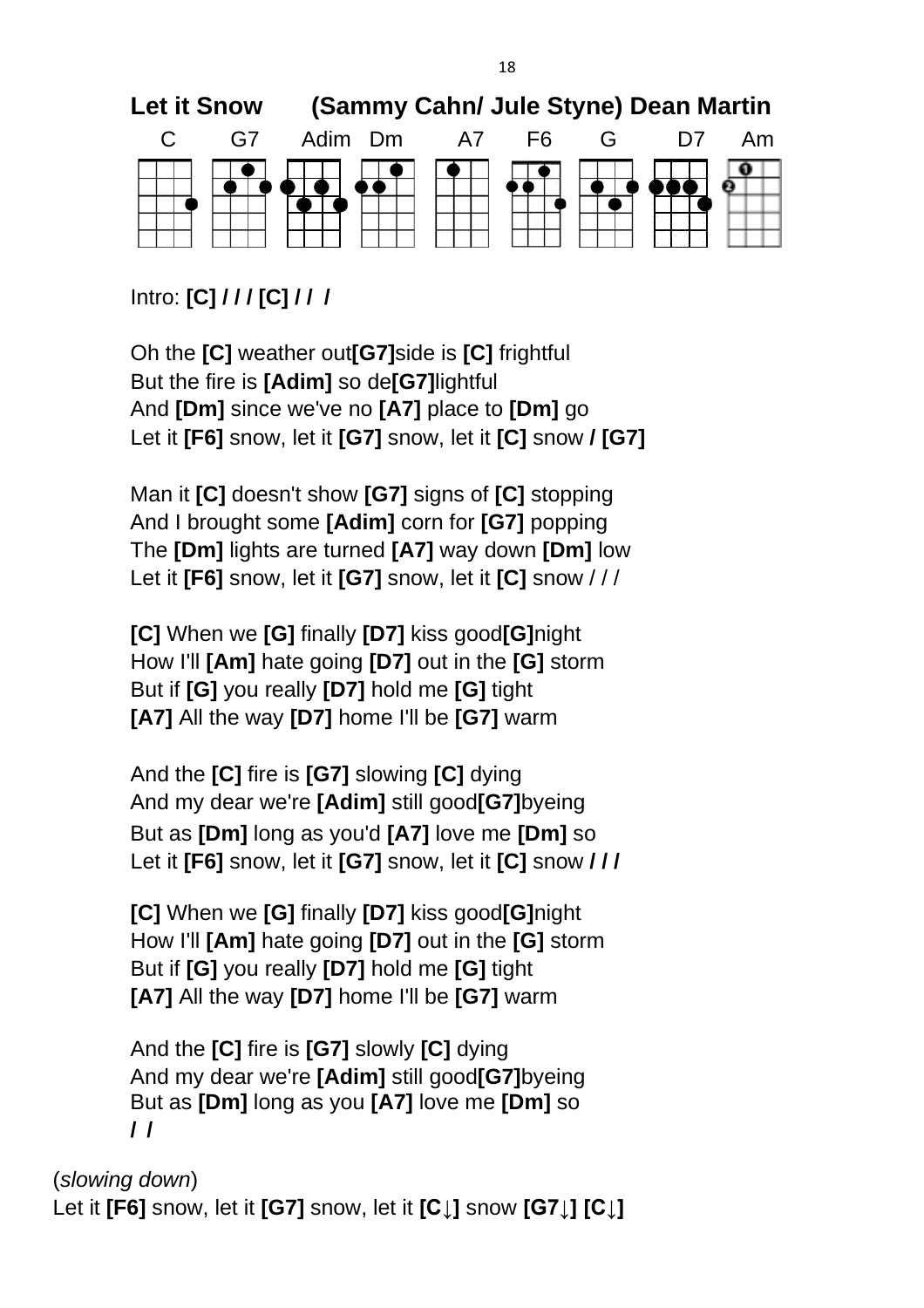#### **Little Drummer Boy** Simone/Davis/Onorati) Various



[G] Come they told me, pa **[C]** rum pum pum **[G]** pum **[G]** A new born King to see, pa **[C]** rum pum pum **[G]** pum Our finest **[D]** gifts we bring, pa rum pum pum pum To lay be**[G]**fore the King, pa rum pa pum **[C]** pum Rum pa pum **[G]** pum, rum pa pum **[D]** pum

**[G]** So to honour Him, pa **[C]** rum pum pum **[G]** pum **[C]** When we **[G]** come

**[G]** Little Baby, pa **[C]** rum pum pum **[G]** pum **[G]** I am a poor boy too, pa **[C]** rum pum pum **[G]** pum I have no **[D]** gift to bring, pa rum pa pum pum That's fit to **[G]** give the King, pa rum pa pum **[C]** pum, Rum pa pum **[G]** pum, rum pa pum **[D]** pum

**[G]** Shall I play for you, pa **[C]** rum pa pum **[G]** pum **[C]** On my **[G]** drum?

**[G]** Mary nodded, pa **[C]** rum pa pum **[G]** pum **[G]** The ox and lamb kept time, pa **[C]** rum pa pum **[G]** pum I played my **[D]** drum for Him, pa rum pa pum pum I played my **[G]** best for Him, pa rum pa pum **[C]** pum Rum pa pum **[G]** pum, rum pa pum **[D]** pum

**[G]** Then He smiled at me, pa **[C]** rum pa pum **[G]** pum **[C]** Me and my **[G]** drum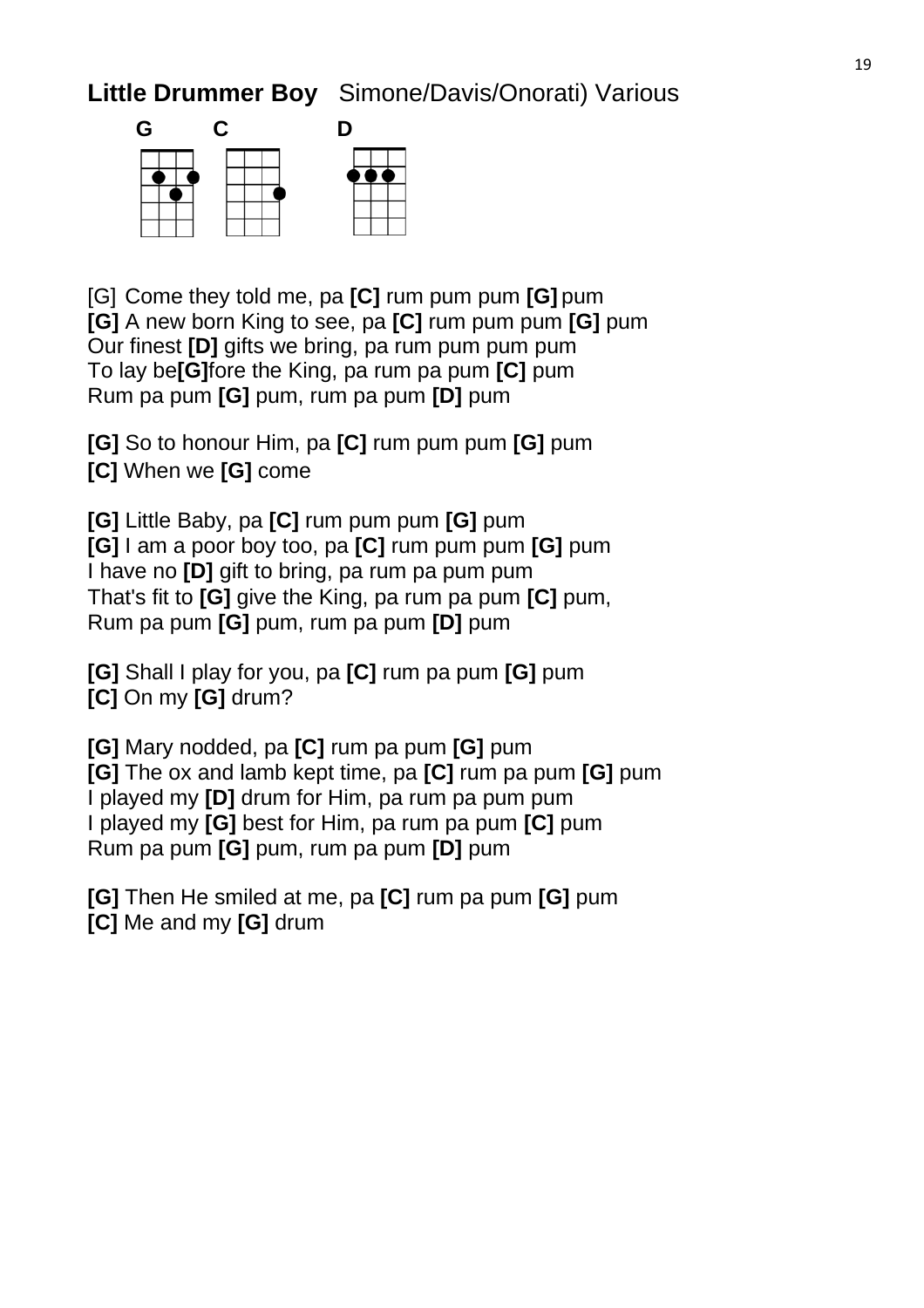

Intro: [G] / [Em] / [C] / [D7] / [G] / [Em] / [C] / [D7] /

**[G]** Try to ima**[Em]**gine a **[C]** house that's not a **[D7]** home **[G]** Try to ima**[Em]**gine a **[C]** Christmas all a**[D7]**lone **[G]** That's where I'll be since you **[Em]** left me My **[C]** tears could melt the **[D]** snow What can **[G]** I do with**[Em]**out you? I've got **[C]** no place, no place to **[D7]** go

It'll be **[G]** lonely this **[Em]** Christmas with**[C]**out you to **[D7]** hold It'll be **[G]** lonely this **[Em]** Christmas, **[C]** lonely and **[D7]** cold It'll be **[G]** cold, so **[Em]** cold With**[C]**out you to **[D7]** hold this **[G]** Christmas **[C] / [G] / [D7] /**

Each **[G]** time I re**[Em]**member the **[C]** day you went a**[D7]**way And **[G]** how I would **[Em]** listen to the **[C]** things you had to **[D7]** say I just **[G]** break down as I **[Em]** look around, and the **[C]** only things I **[D7]** see Are **[G]** emptiness and **[Em]** loneliness, and an **[C]** unlit Christmas **[D7]** tree

It'll be **[G]** lonely this **[Em]** Christmas with**[C]**out you to **[D7]** hold It'll be **[G]** lonely this **[Em]** Christmas, **[C]** lonely and **[D7]** cold It'll be **[G]** cold, so **[Em]** cold With**[C]**out you to **[D7]** hold this **[G]** Christmas **[C] / [G] / [D7] /**

#### **Spoken whilst playing verse chords:**

Do you remember last year when you and I were together?

We never thought there'd be an end

And I remember looking at you darlin'

And I remember thinking that Christmas must have been made for us 'Cause darlin' this is the time of year, when you really, really need love When it means so very much

(continued)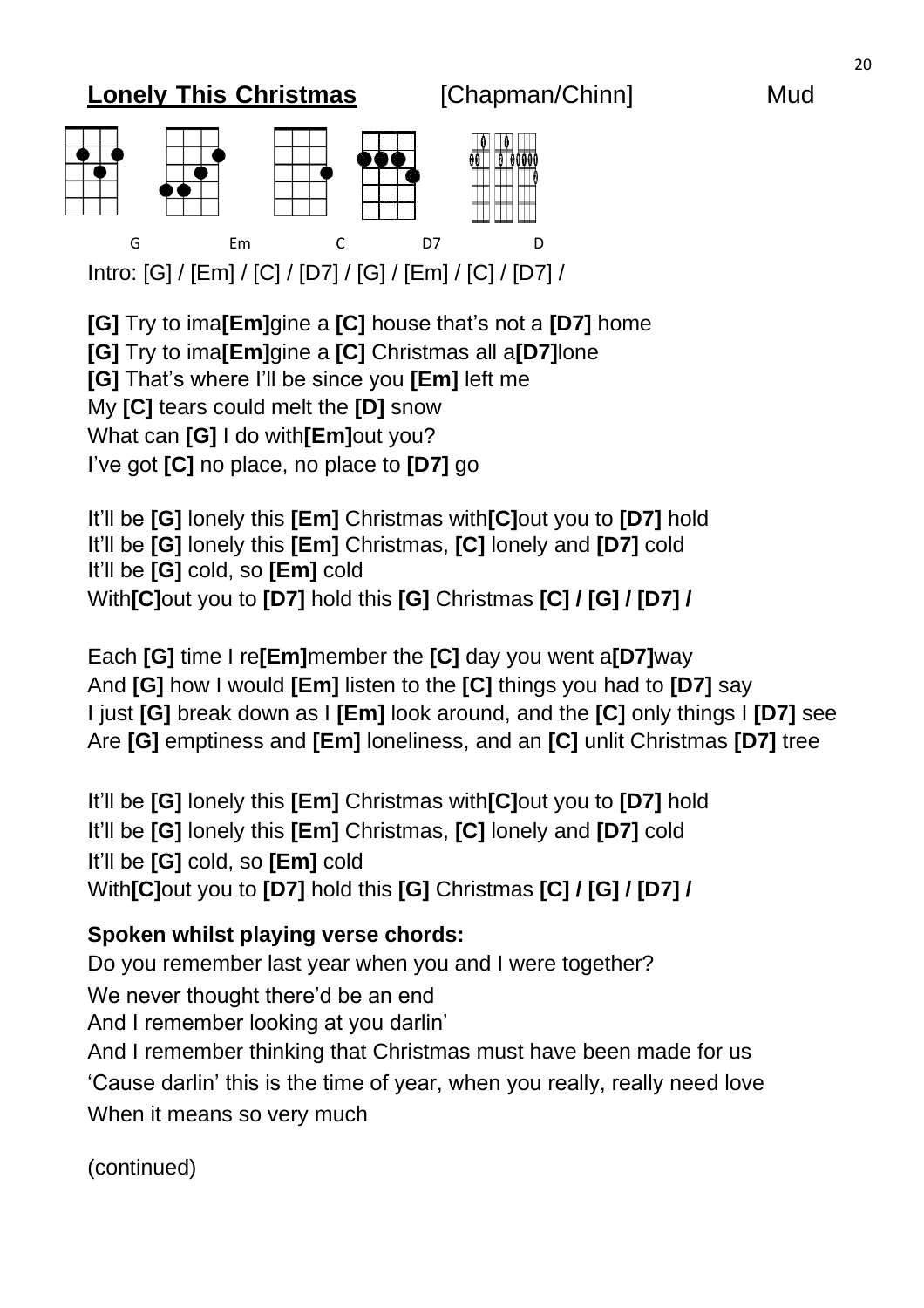It'll be **[G]** lonely this **[Em]** Christmas with**[C]**out you to **[D7]** hold It'll be **[G]** lonely this **[Em]** Christmas, **[C]** lonely and **[D7]** cold It'll be **[G]** lonely this **[Em]** Christmas with**[C]**out you to **[D7]** hold It'll be **[G]** lonely this **[Em]** Christmas, **[C]** lonely and **[D7]** cold It'll be **[G]** cold, so **[Em]** cold With**[C]**out you to **[D7]** hold this **[G]** Christmas **[C] / [G] / [D7↓] [G↓]**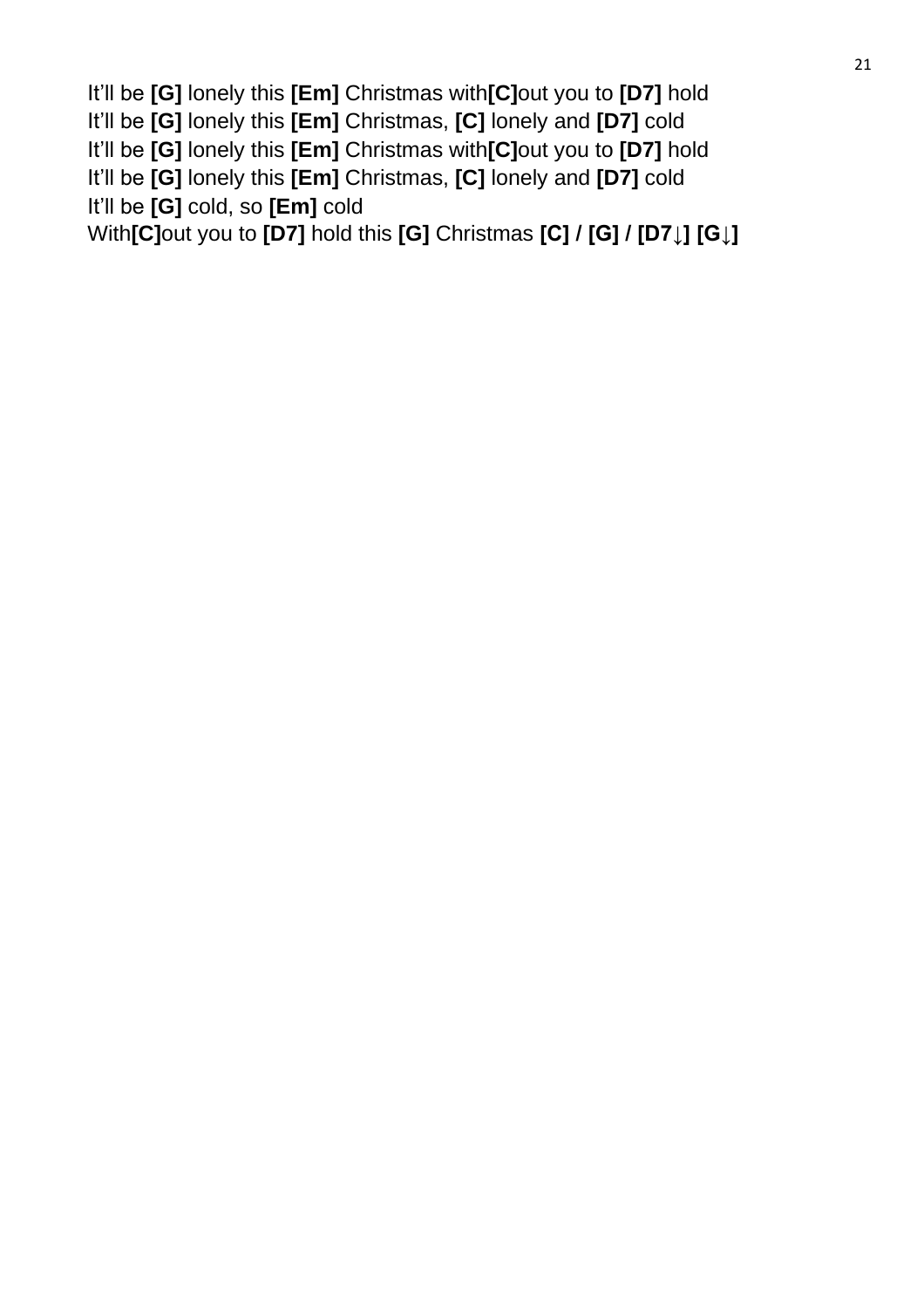



**[G]l**ong time ago in **[C]** Bethlehem **[Am]** So the **[D]** Holy Bible **[G]** say Mary's boy-child, **[C]** Jesus **[Am]** Christ Was **[G]** born on **[D]** Christmas **[G]** Day

Hark now! **[C]** Hear the **[D]** angels **[G]** sing, A **[Em]** king was **[Am]** born to**[D]**day And **[G]** man will live for**[C]**ever **[Am]** more Be**[G]**cause of **[D]** Christmas **[G]** day

**[G]** While shepherds watch their **[C]** flocks by **[Am]**  night They see a **[D]** bright new shining **[G]** star They hear a choir **[C]** sing a **[Am]** song the music **[G]** seemed to **[D]** come from **[G]** afar

Hark now! **[C]** Hear the **[D]** angels **[G]** sing A **[Em]** king was **[Am]** born to**[D]**day And **[G]** man will live for**[C]**ever **[Am]** more **[G]** Because of **[D]** Christmas **[G]** day

**[G]** Now Joseph and his **[C]** wife **[Am]** Mary Came to **[D]** Bethlehem that **[G]** night They found no place to **[C]** bear the **[Am]** child Not a **[G]** single **[D]** room was in **[G]** sight

Hark now! **[C]** Hear the **[D]** angels **[G]** sing A **[Em]** king was **[Am]** born to**[D]**day And **[G]** man will live for**[C]**ever **[Am]** more **[G]** Because of **[D]** Christmas **[G]** day

**[G]** By and by they found a **[C]** little **[Am]** nook in a **[D]** stable all for**[G]**lorn And in a manger **[C]** cold and **[Am]** dark, Mary's **[G]** little **[D]** boy was **[G]** born

Hark now! **[C]** Hear the **[D]** angels **[G]** sing A **[Em]** king was **[Am]** born to**[D]**day And **[G]** man will live for**[C]**ever **[Am]** more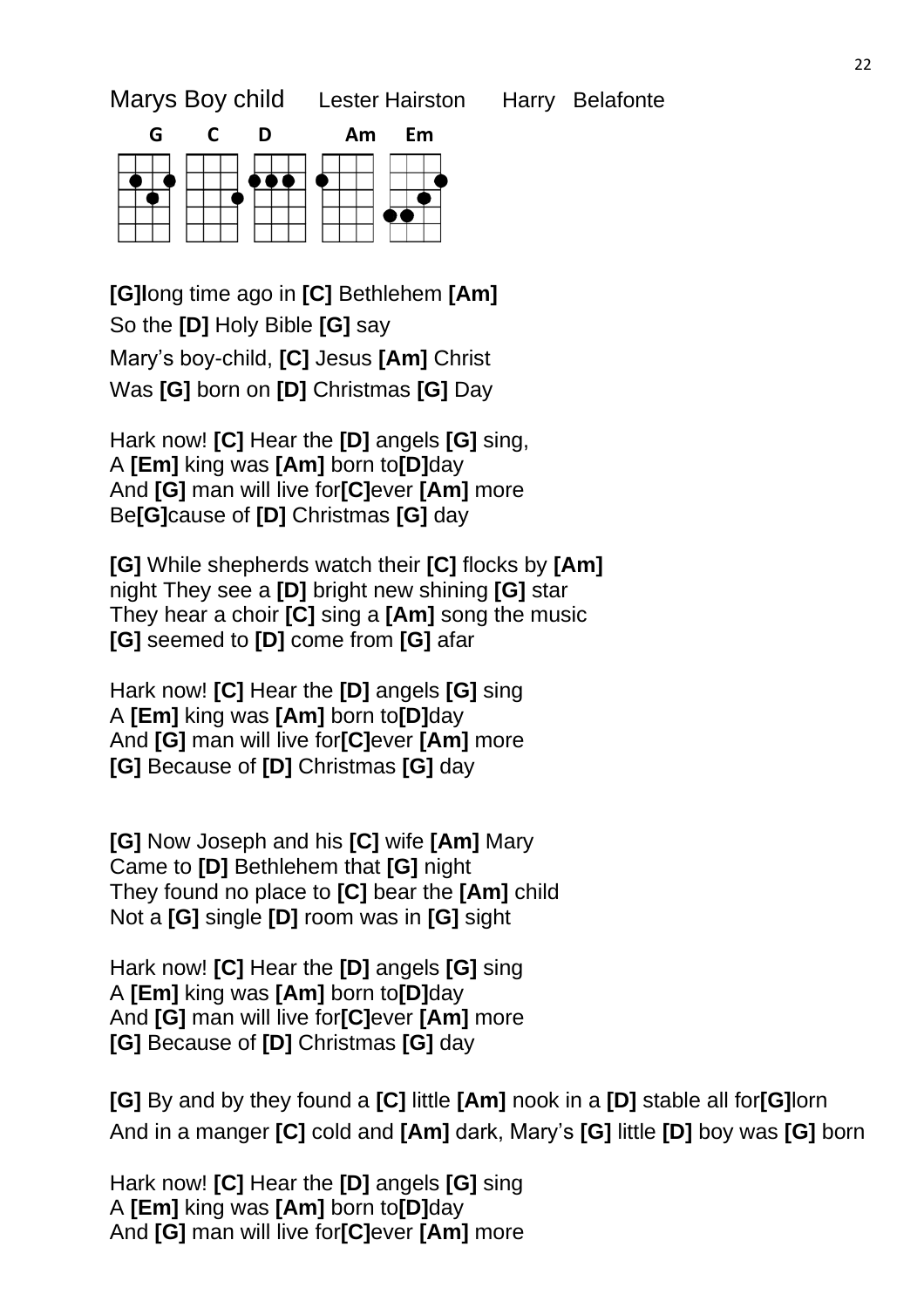**[G]** Because of **[D]** Christmas **[G]** day (continued)

Trumpets **[C]** sound and **[D]** angels **[G]** sing, **[Em]** listen to **[Am]** what they **[D]** say

That **[G]** man will live for**[C]**ever **[Am]** more be**[G]**cause of **[D]** Christmas **[G]** day

(Slow down) **[G]** Because of **[D↓]** Christ**[D↓]**mas **[G↓]** day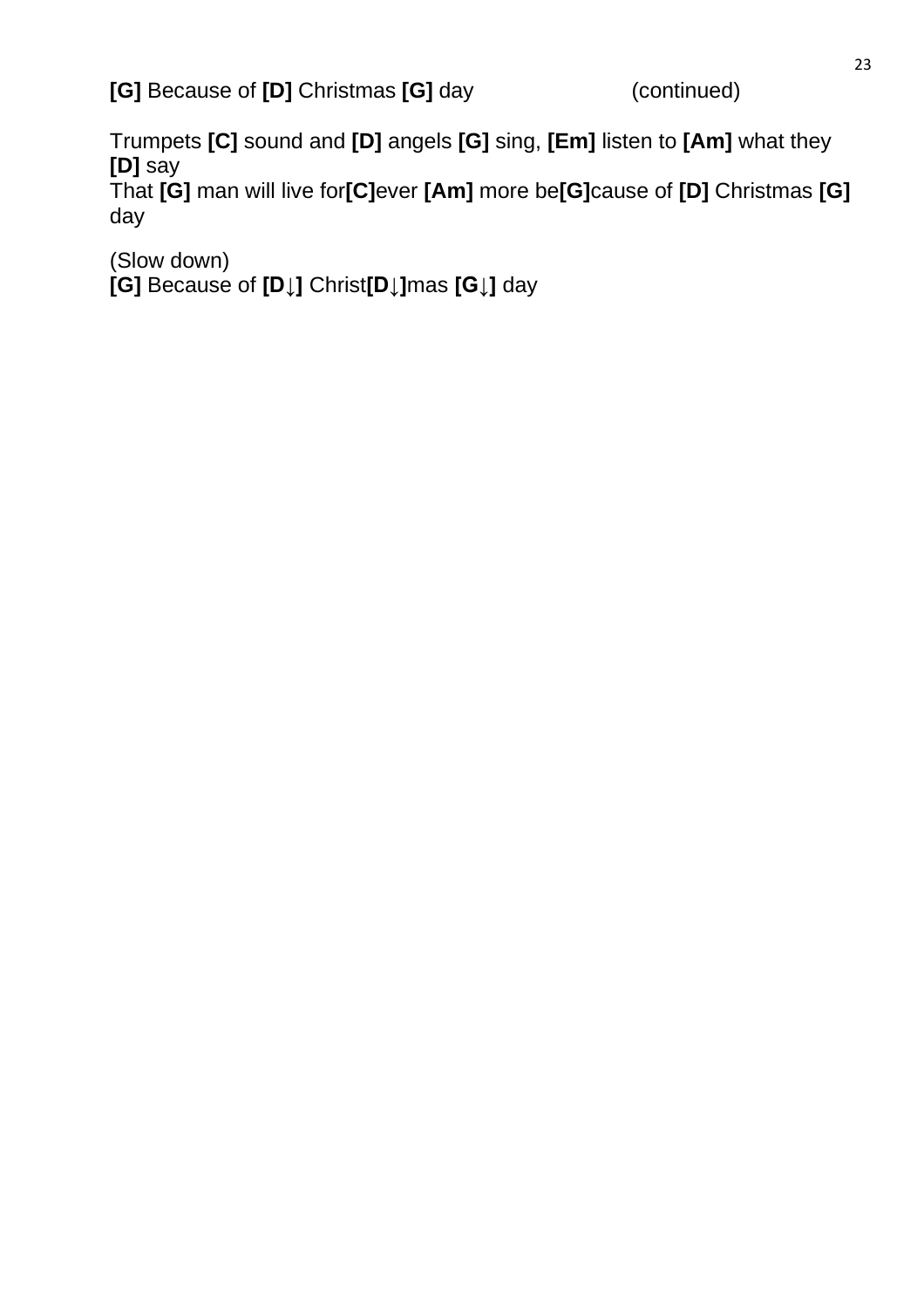#### **Mele Malikimaka** (RA Anderson) Bing Crosby and the Andrews sisters



#### Intro: **[C] [A] [Dm] [G7] [C] [G7]**

#### **Boys:**

**[C]** Mele Kalikimaka is the thing to say On a bright Hawaiian Christmas **[G7]** Day That's the island greeting that we send to you from the land where palm trees **[C]** sway **[C7]** Here we know that Christmas will be **[F]** green and bright The **[A7]** sun to shine by day and all the **[D7]** stars at **[G7]** night **[C]** Mele Kalikimaka is Hawaii's **[A7]** way to **[Dm]** say Merry **[G7]** Christmas to **[C]** you

#### **Girls:**

**[C]** Mele Kalikimaka is the thing to say On a bright Hawaiian Christmas **[G7]** Day That's the island greeting that we send to you from the land where palm trees **[C]** sway **[C7]** Here we know that Christmas will be **[F]** green and bright The **[A7]** sun to shine by day and all the **[D7]** stars at **[G7]** night **[C]** Mele Kalikimaka is Hawaii's **[A7]** way to **[Dm]** say Merry **[G7]** Christmas to **[C]** you

#### Instrumental (NO SINGING)

**[C]** Mele Kalikimaka is the thing to say On a bright Hawaiian Christmas **[G7]**Day That's the island greeting that we send to you from the land where palm trees **[C]** sway

#### **All:**

**[C7]** Here we know that Christmas will be **[F]** green and bright The **[A7]** sun to shine by day and all the **[D7]** stars at **[G7]** night **[C]** Mele Kalikimaka is Hawaii's **[A7]** way to **[Dm]** say Merry **[G7]** Christmas to **[C]** you

**[C]** Mele Kalikimaka is the thing to say

On a bright Hawaiian Christmas **[G7]** Day

That's the island greeting that we send to you from the land where palm trees **[C]** sway

**[C7]** Here we know that Christmas will be **[F]** green and bright The **[A7]** sun to shine by day and all the **[D7]** stars at **[G7]** night **[C]** Mele Kalikimaka is Hawaii's **[A7]** way to **[Dm]** say Merry **[G7]** Christmas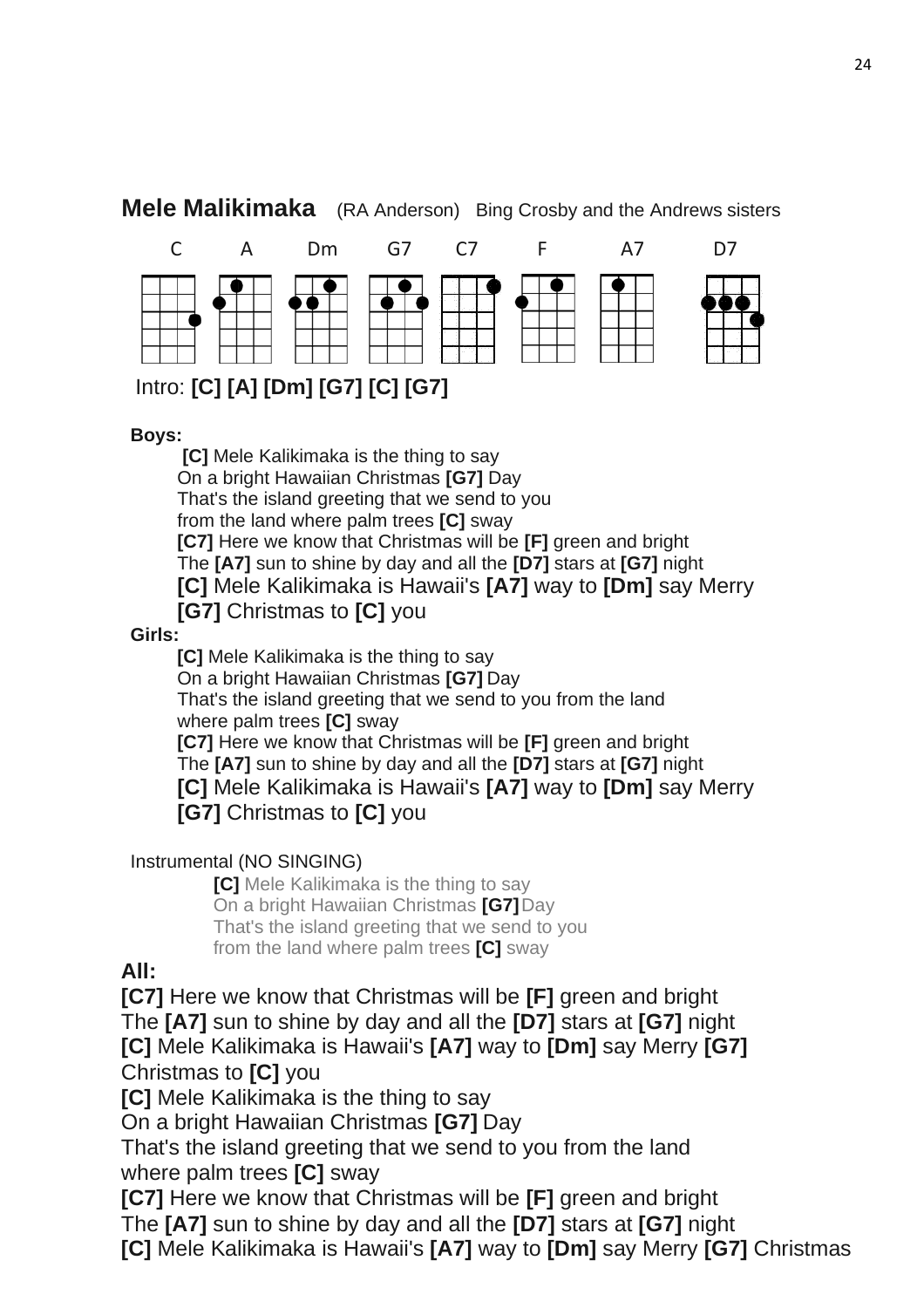A **[Dm]** very merry **[G7]** Christmas A **[Dm]** very very merry merry **[G7]** Christmas to **[C↓]** you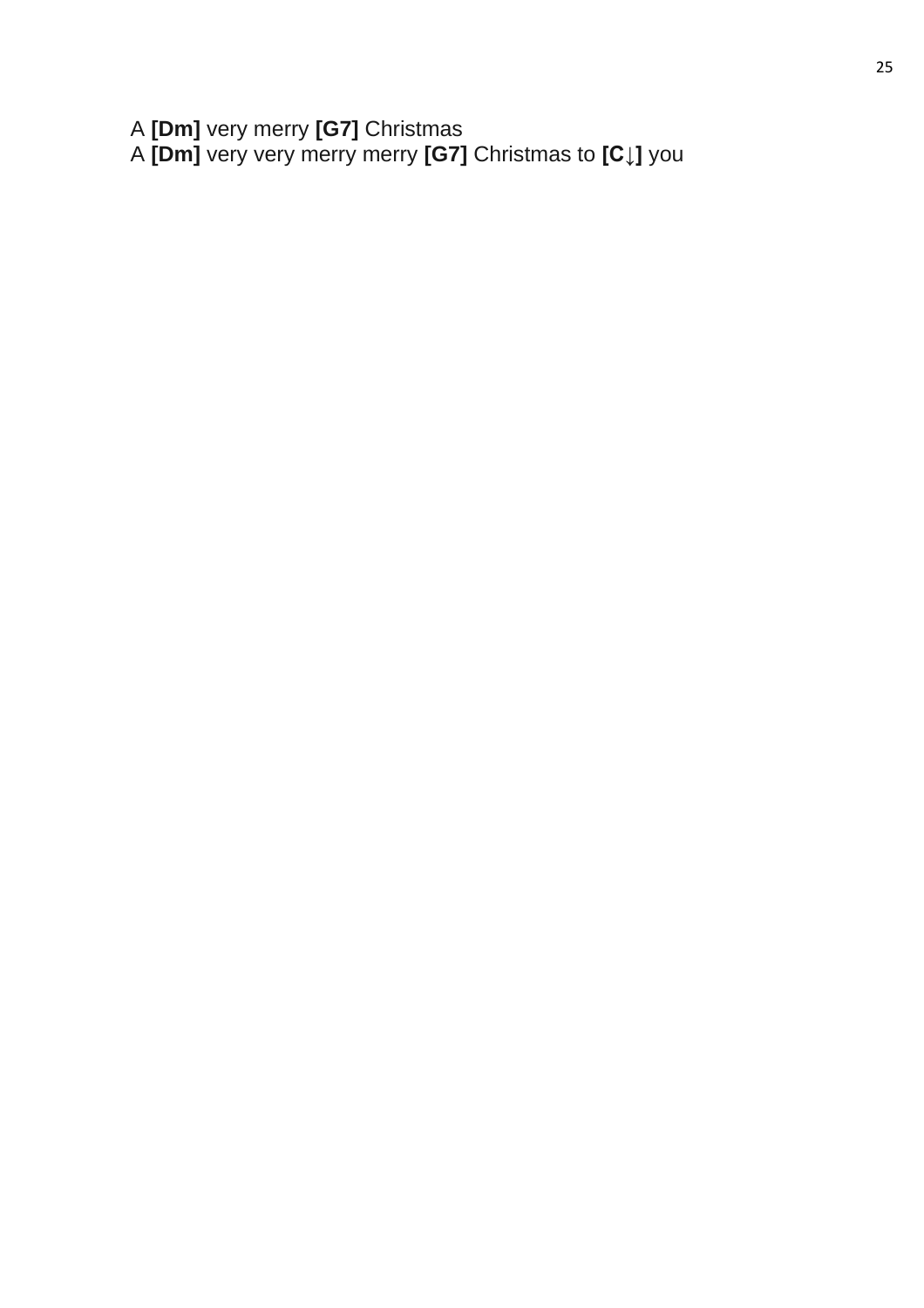## Merry Xmas Everybody Slade



Are you [G] hanging up the [Bm] stocking on the [D] wall? It's the [G] time that every [Bm] Santa has a [D] ball? Does he [C] ride a red-nosed [G] reindeer? Does a [C] ton upon his [G] sleigh? Do the [Am] fairies keep him sober for a [D] day? [D7] So here it [G] is, 'Merry [Bm] Christmas', Every-[Bb] -body's having [D] fun, [G] Look to the [Bm] future now, it's [Bb] only just begun [D] .

Are you [G] waiting for the [Bm] family to [D] arrive? Are you [G] sure you've got the [Bm] room to spare [D] inside? Does your [C] granny always [G] tell ya' That the [C] old songs are the [G] best? Then she's [Am] up and rock and rollin' with the [D] rest. [D7]

So here it [G] is, 'Merry [Bm] Christmas', Every-[Bb] -body's having [D] fun, [G] Look to the [Bm] future now, it's [Bb] only just begun [D]

[Dm] What will your daddy [Bb] do when he sees your [Dm] Mamma kissin' [Bb] Santa Claus? [C] Ah-aaa– [D] aa

Are you [G] hanging up the [Bm] stocking on the [D] wall ? Are you [G] hoping that the [Bm] snow will start to [D] fall ? Do you [C] ride on down the [G] hillside In a [C] buggy you have [G] made ? When you [Am] land upon your head then you bin' [D] slayed! [D7]

So here it [G] is, 'Merry [Bm] Christmas', Every-[Bb] -body's having [D] fun, [G] Look to the [Bm] future now, it's [Bb] only just begun [D] So here it [G] is, 'Merry [Bm] Christmas', Every-[Bb] -body's having [D] fun, [G] Look to the [Bm] future now, it's [Bb] only just begun [D] So here it [G] is, 'Merry [Bm] Christmas', Every-[Bb] -body's having [D] fun, [G] Look to the [Bm] future now, it's [Bb] only just begun [D]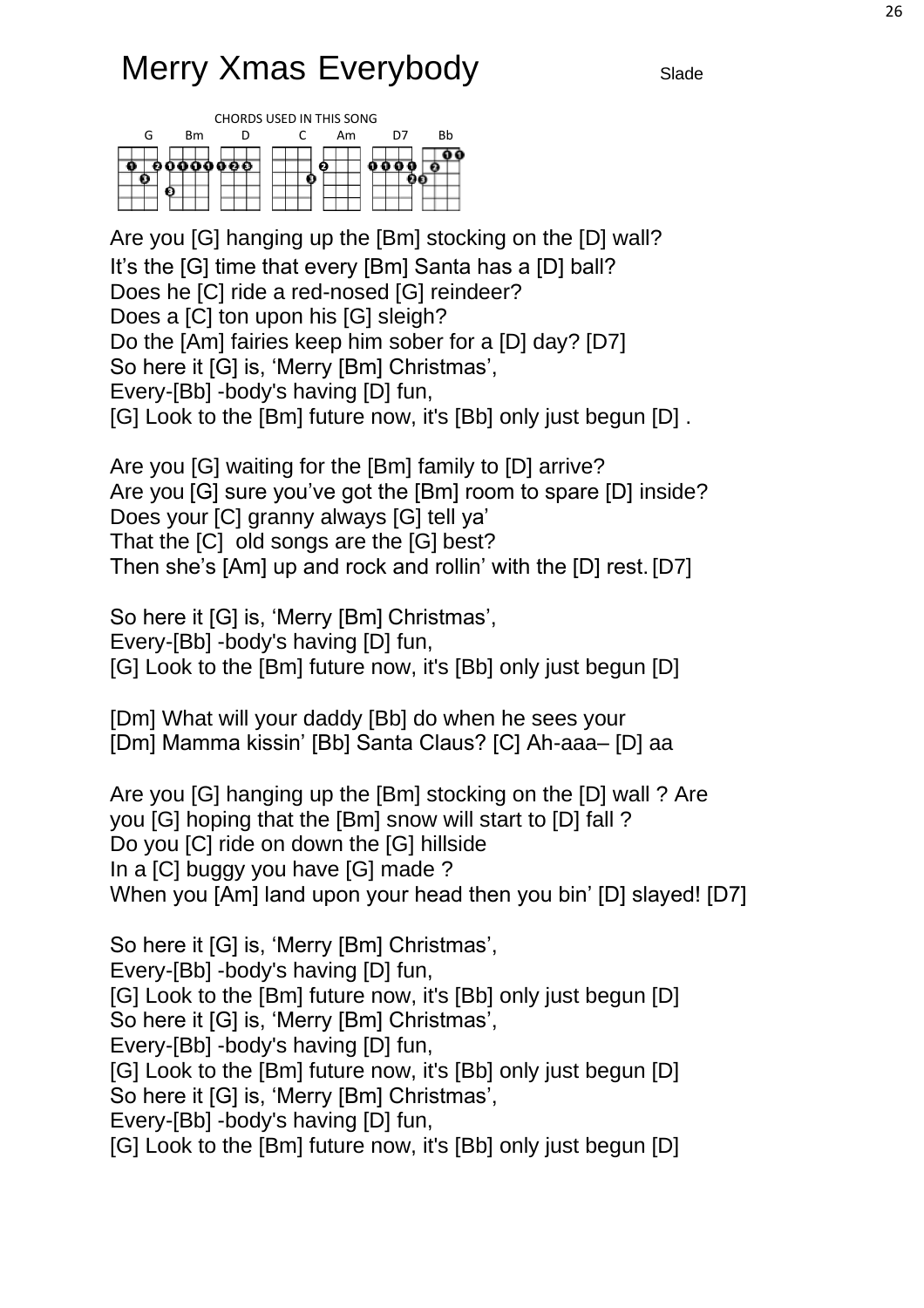## Merry Christmas, Everyone Shakin'Stevens

| G | D | C | Em |
|---|---|---|----|
|   |   |   |    |

Intro: [G] [D] [G]

Snow is [G] falling [D] all a-[Em]-round me [C] Children [G] playing [C], having G] fun. It's the season of love and under- [Em] -standing, [C] Merry [G] Christmas [D] everyone! [G]

Time for [G] parties [D] and celeb-[Em]-ration [C] People [G] dancing [C] all night [G] long Time for presents and exchanging [Em] kisses [C] Time for [G] singing [D] Christmas [G] songs.

[Em] We're gonna [C] have a [G] party [D] tonight [Em] I'm gonna [C] find that girl,[G] Underneath the misteltoe, and [D] kiss by candlelight

Room is [G] swaying, [D] records [Em] playing [C] All the [G] old songs, [C] love to [G] hear. Oh I wish that every day was [Em] Christmas [C] What a [G] nice way to [D] spend a [G] year.

[Em] We're gonna [C] have a [G] party [D] tonight [Em] I'm gonna [C] find that girl,[G] Underneath the misteltoe, and [D] kiss by candlelight

Room is [G] swaying, [D] records [Em] playing [C] All the [G] old songs, [C] love to [G] hear. Oh I wish that every day was [Em] Christmas [C] What a [G] nice way to [D] spend a [G] year.

Ooo, snow is [G] falling [D] all a-[Em]-round me [C] Children [G] playing [C], having [G] fun. It's the season love and under- [Em] -standing, [C] Merry [G] Christmas [D] everyone! [G] [C]Merry [G] Christmas [D] everyone! [G] [C] Oh, merry [G] Christmas [D] everyone! [G]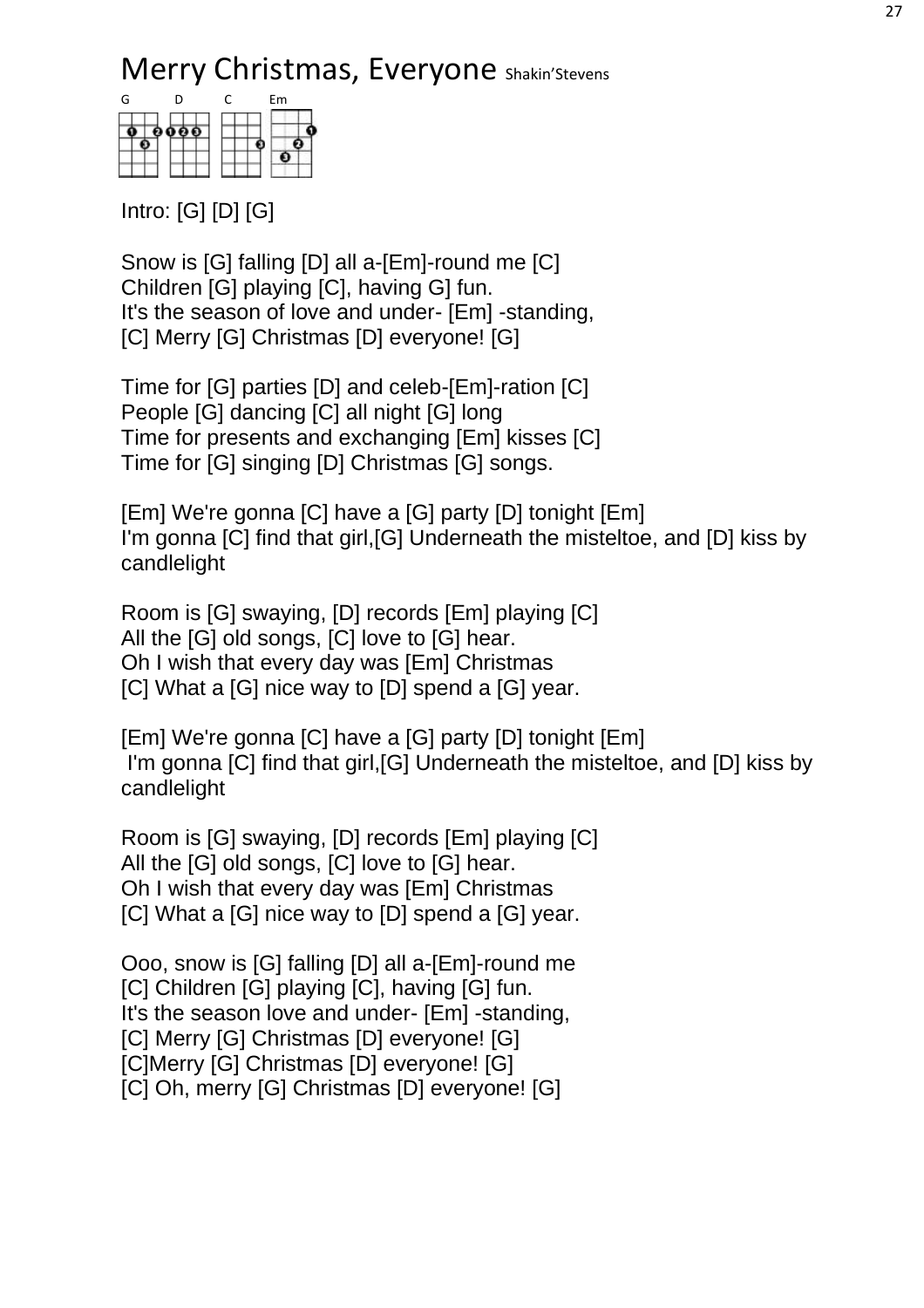Mistletoe & Wine—Cliff Richard

| G | Em | D | Γ. | D7 |
|---|----|---|----|----|
|   |    |   |    |    |

The **(G)** child is a king, the carollers sing,

The **(Em)** old has passed, there's a **(D)** new beginning.

**(C)** Dreams of Santa, **(G)** dreams of snow,

**(A)** Fingers numb, **(D)** faces **(D7)**aglow, it's…

**(G)** Christmas time, mistletoe and wine, Children singing **(D)** Christian rhyme. With logs on the fire and gifts on the tree, A time to **(D7)** rejoice in the **(G)** good that wesee.

A **(G)** time for living, a time for believing A **(Em)** time for trusting **(D)** not deceiving **(C)** Love and laughter and **(G)** joy ever after, **(A)** Ours for the taking, just **(D)** follow the **(D7)**master, it's…

**(G)** Christmas time, mistletoe and wine, Children singing **(D)** Christian rhyme. With logs on the fire and gifts on the tree, A time to **(D7)** rejoice in the **(G)** good that wesee.

It's a **(G)** time for giving, a time for getting, A **(Em)** time for forgiving **(D)** and for forgetting **(C)** Christmas is love **(G)** Christmas is peace **(A)** A time for hating and **(D)**fighting to **(D7)** cease. ( Hold for 4 beats )

**(G)** Christmas time (*silent night)*, mistletoe and wine, (*holy night!* ) Children singing **(D)** Christian rhyme. With logs on the fire and gifts on the tree, A time to **(D7)** rejoice in the **(G)** good that wesee.

**(G)** Christmas time, ( *Christmas time* ) mistletoe and wine, Children singing **(D)** Christian rhyme. With logs on the fire and gifts on the tree, A time to **(D7)** rejoice in the **(G)** good that wesee.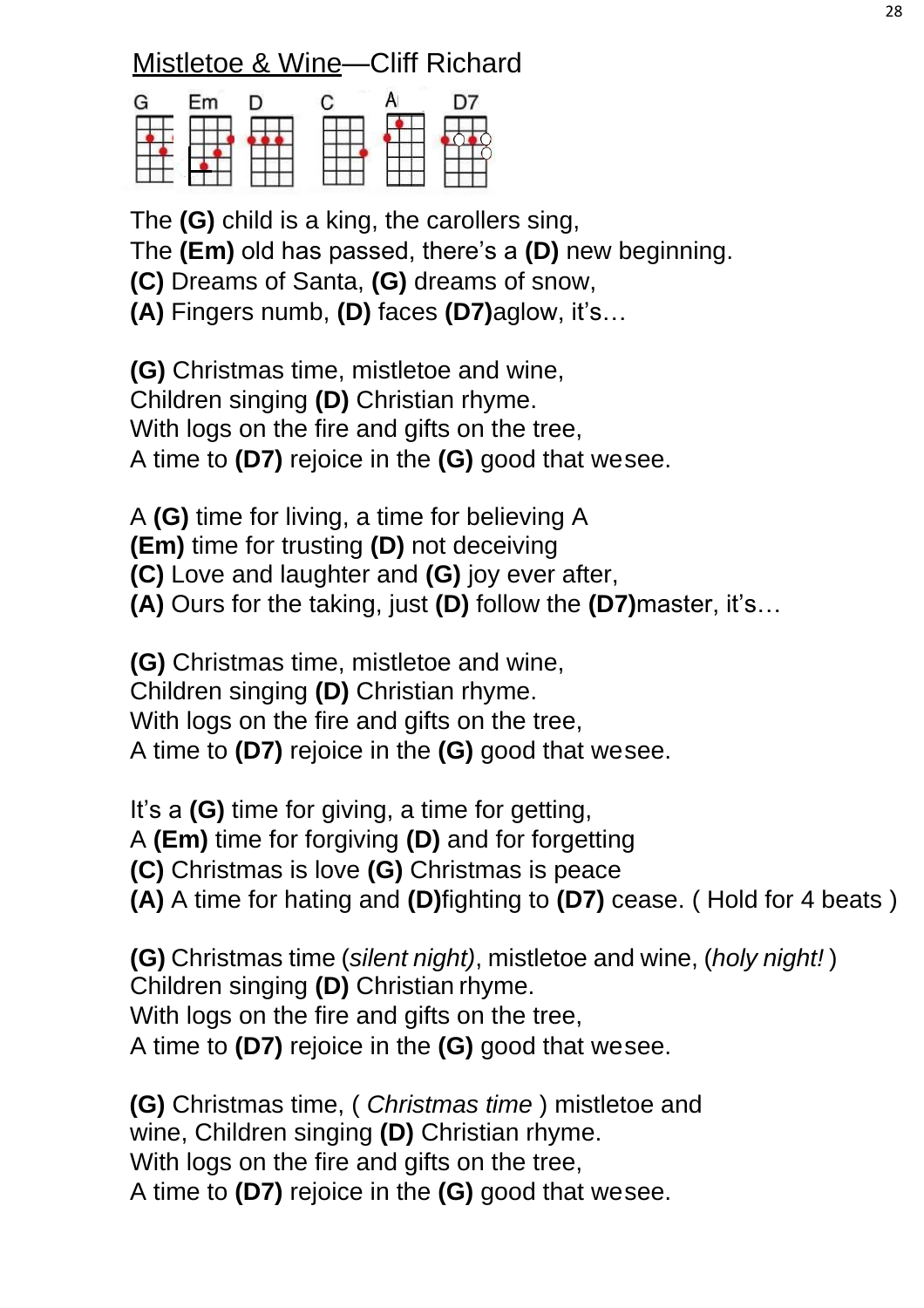### **Rockin' Around the Christmas Tree**

# **Brenda Lee** G E7 C D Bm Em A7

[G] [E7] [C] [D]

[G] Rocking around the Christmas Tree at the [D] Christmas party hop Mistletoe hung where you can see Ev'ry couple tries to stop [G]

Rocking around the Christmas Tree Let the [D] Christmas Spirit ring Later we'll have some pumpkin pie and we'll do some [G] caroling

[C] You will get a sentimental [Bm] feeling when you hear [Em] voices singing "Let's be jolly; [A7\*] Deck the halls with [D] boughs of holly"

[G] Rocking around the Christmas Tree Have a [D] happy holiday Everyone's dancing merrily In a new old fashioned [G] way

[G] Rocking around the Christmas Tree Let the [D] Christmas Spirit ring Later we'll have some pumpkin pie and we'll do some [G] caroling

[C] You will get a sentimental [Bm] feeling when you hear [Em] voices singing "Let's be jolly; [A7\*] Deck the halls with [D] boughs of holly"

[G] Rocking around the Christmas Tree Have a [D] happy holiday Everyone's dancing merrily In a new old fashioned [G] way [D] Everyone's dancing merrily In a new old fashioned [G] way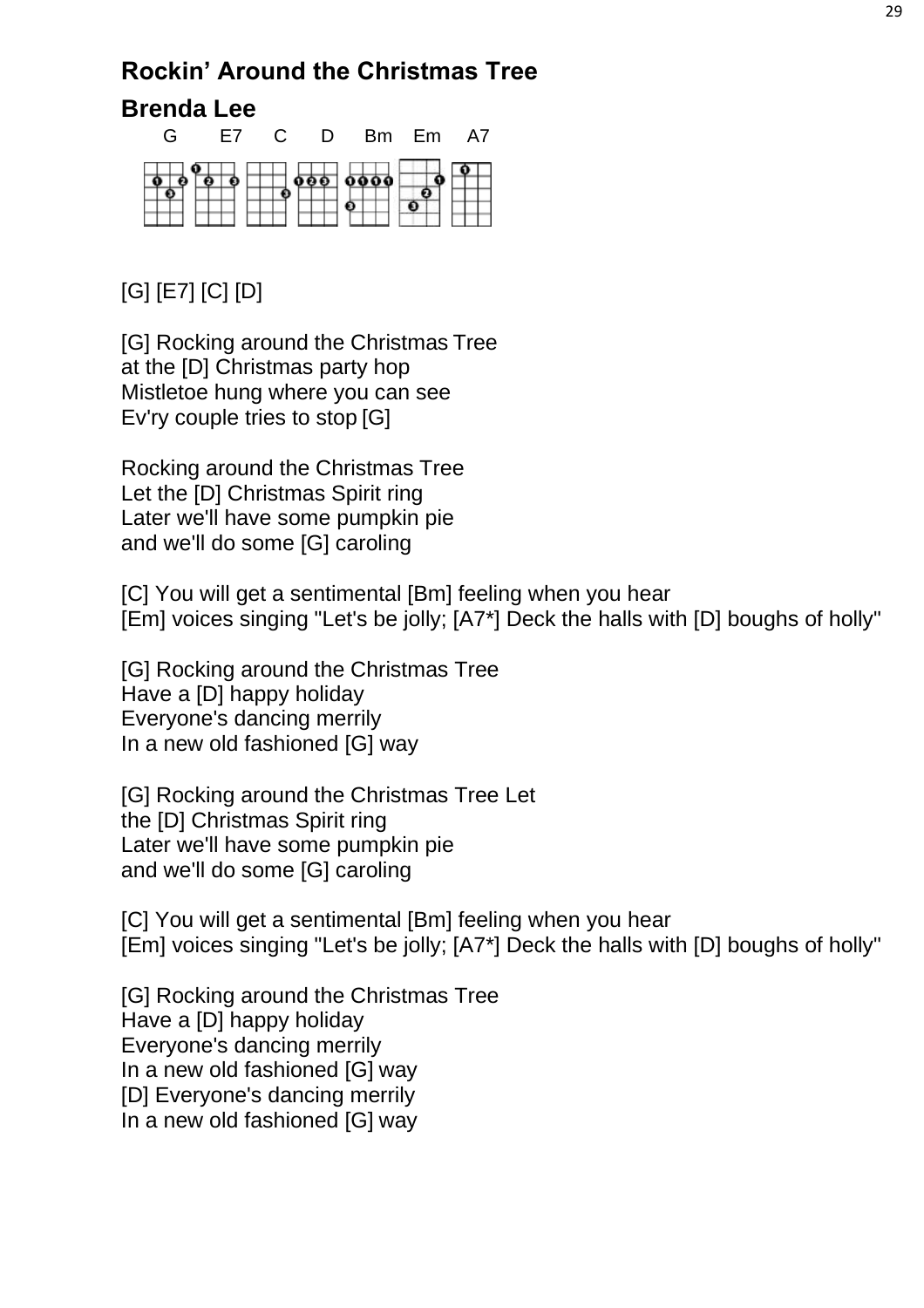## Rockin' Robin The Jackson 5



[G] Tweedely, tweedley-dee [C] tweedely, [D] deedely-deedely

[G] Tweedely, tweedley-dee [C] tweedely, [D] deedely-deedely

[G] Tweedely, tweedley-dee [C] tweedely, [D] deedely-deedely

[G] Tweet [G] tweet [G\*] tweet [G\*] tweet.

[G] He rocks in the tree-tops all day long Hoppin' and a boppin' and a-singin' his song

All the little birds on Jaybird Street

Love to hear the robin goin' [G7] tweet, tweet, tweet.

Rockin' [C] robin (tweet, tweet, tweet) Rockin' [G] robin (tweet, tweedely-dee) [D] Go rockin' robin cause we're [C] really gonna [D] rock [G] tonight.

[G] Every little swallow, every chickadee Every little bird in the tall oak tree The wise old owl, the big black crow Flapping their wings, singin' [G7] go, bird, go.

Rockin' [C] robin (tweet, tweet, tweet) Rockin' [G] robin (tweet, tweedely-dee) [D] Go rockin' robin cause we're [C] really gonna [D] rock [G] tonight.

The [C] pretty little raven at the bird's first dance [G] Taught him how to do the bop and it was grand He [C] started goin' steady and bless my soul He [D] out bopped the buzzard and the oriole.

[G] He rocks in the tree-tops all day long Hoppin' and a boppin' and a-singin' his song All the little birds on Jaybird Street Love to hear the robin goin' [G7] tweet, tweet, tweet.

Rockin' [C] robin (tweet, tweet, tweet) Rockin' [G] robin (tweet, tweedely-dee) [D] Go rockin' robin cause we're [C] really gonna [D] rock [G] tonight.

(continued)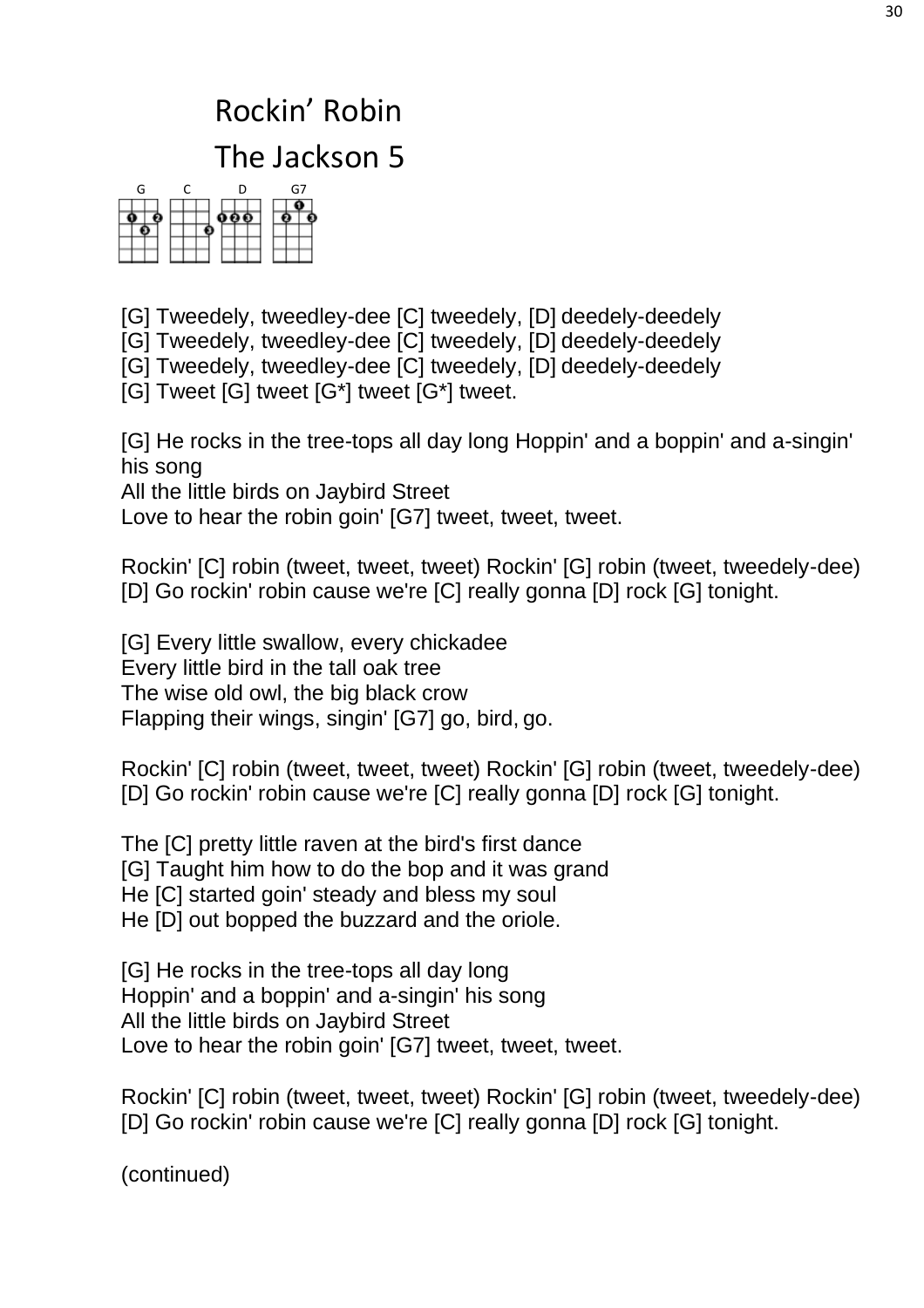The [C] pretty little raven at the bird's first dance [G] Taught him how to do the bop and it was grand He [C] started goin' steady and bless my soul He [D] out bopped the buzzard and the oriole.

[G] He rocks in the tree-tops all day long Hoppin' and a boppin' and a-singin' his song All the little birds on Jaybird Street Love to hear the robin goin' [G7] tweet, tweet, tweet.

Rockin' [C] robin (tweet, tweet, tweet) Rockin' [G] robin (tweet, tweedely-dee) [D] Go rockin' robin cause we're [C] really gonna [D] rock [G] tonight.

[G] Tweedely, tweedley-dee [C] tweedely, [D] deedely-deedely

[G] Tweedely, tweedley-dee [C] tweedely, [D] deedely-deedely

[G] Tweedely, tweedley-dee [C] tweedely, [D] deedely-deedely

[G] Tweet [G] tweet [G\*] tweet [G\*] tweet.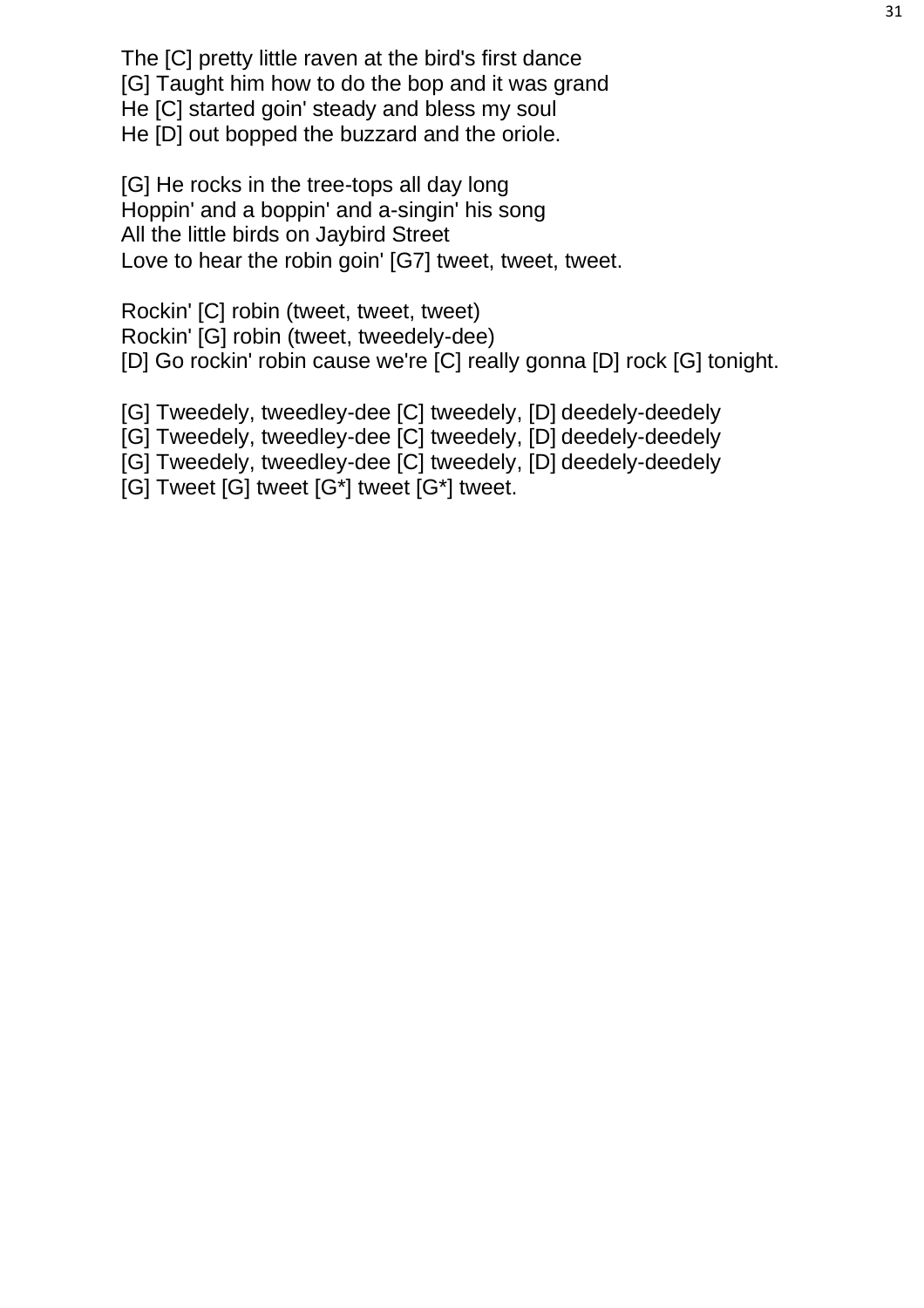#### Silent night {Mohr R Gruber]



#### **[G] / / [G] / /**

- **[G]** Silent night, holy night
- **[D]** All is **[D7]** calm, **[G]** all is **[G7]** bright
- **[C]** Round yon virgin, **[G]** mother and **[G7]** child
- **[C]** Holy infant so **[G]** tender and mild
- **[D]** Sleep in **[D7]** heavenly **[G]** pe**[Em]**ace
- **[G]** Sleep in **[D7]** heavenly **[G]** peace
- **[G]** Silent night, holy night
- **[D]** Shepherds **[D7]** quake **[G]** at the **[G7]** sight
- **[C]** Glories stream from **[G]** heaven **[G7]** afar
- **[C]** Heavenly hosts sing **[G]** alleluia
- **[D]** Christ the **[D7]** saviour is **[G]** bo**[Em]**orn
- **[G]** Christ the **[D7]** saviour is **[G]** born

**[G]** Silent night, holy night

- **[D]** Son of **[D7]** God, **[G]** love's pure **[G7]** light
- **[C]** Radiant beams from **[G]** thy holy **[G7]** face,
- **[C]** With the dawn of **[G]** redeeming grace
- **[D]** Jesus **[D7]** Lord at thy **[G]** birth **[Em]**
- **[G]** Jesus **[D7]** Lord at thy **[G]** birth
- **[G]** Silent night, holy night
- **[D]** Wondrous **[D7]** star, **[G]** lend thy **[G7]** light
- **[C]** With the angels **[G]** let us **[G7]** sing
- **[C]** Alleluia **[G]** to our King
- **[D]** Christ the **[D7]** saviour is **[G]** he**[Em]**ear
- **[G]** Christ the **[D7]** saviour is **[G]** born / / **[G↓]**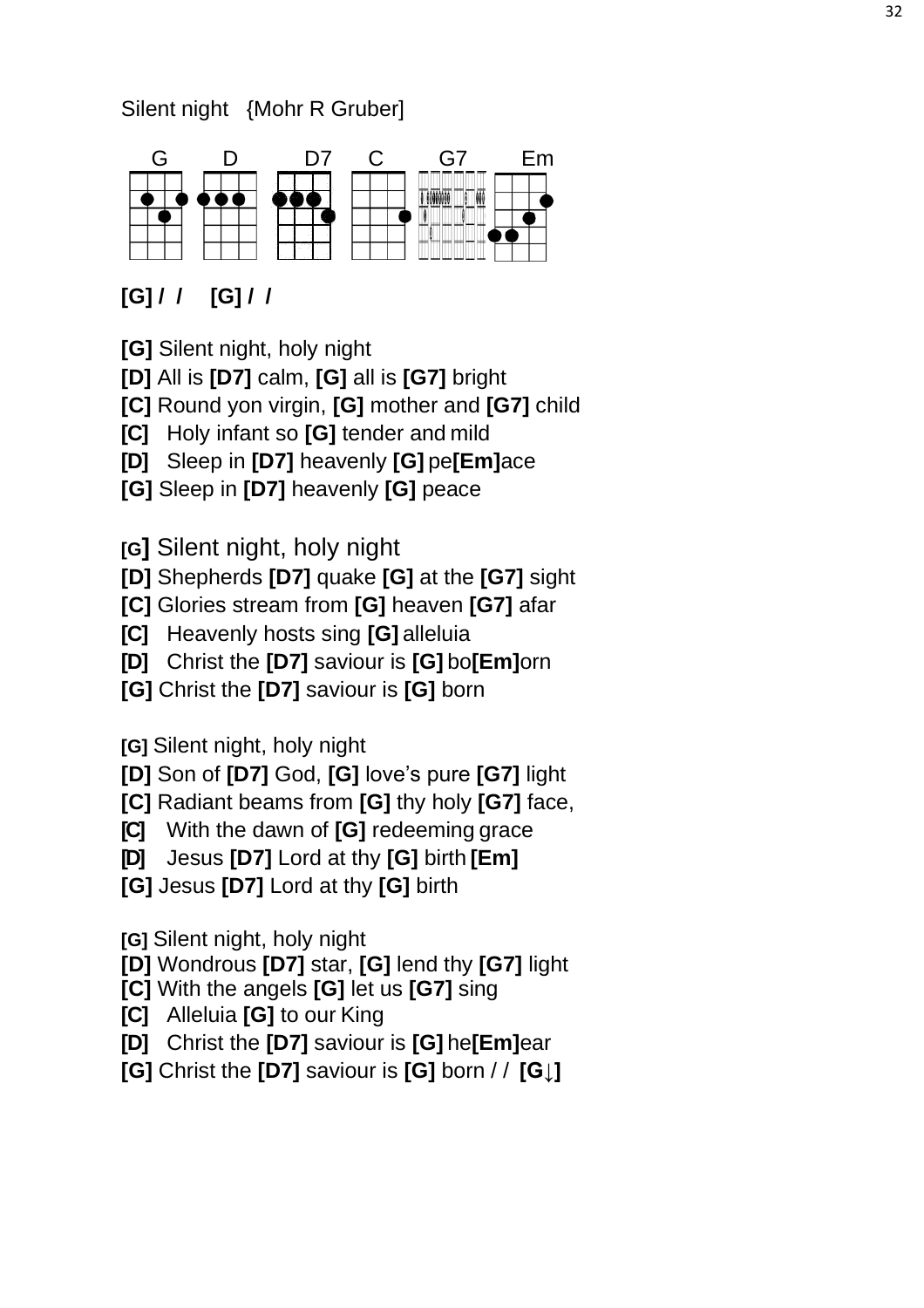**Silver Bells** [Jay Livingston & Ray Evans] Bing Crosby and Carol Richards 3 / 4 Time



Intro: **[G] x 2**

**[G]** City sidewalks busy **[G7]** sidewalks Dressed in **[C]** holiday **[Am]** style In the **[D7]** air there's a feeling of **[G]** Christmas **[D]** Children **[G]** laughing people **[G7]** passing meeting **[C]** smile after **[A]** smile And on **[D7]** every street corner you'll **[G]** hear **[D7]**

**[G]** Silver bells [silver bells] **[C]** silver bells [silver bells] **[D7]** It's Christmas time in the **[G]** city **[D] [G]** Ring-a-ling [ring a ling] **[C]** hear them ring [hear them ring]

**[D7]** Soon it will be Christmas **[G]** day **[D7]**

Strings of **[G]** street lights even **[G7]** stop

lights Blink a **[C]** bright red and **[Am]** green

As the **[D7]** shoppers rush home with their **[G]** treasures **[D]**

Hear the **[G]** snow crunch see the **[G7]** kids bunch this is **[C]** Santa's big **[A]** scene

And a**[D7]**bove all this bustle you'll **[G]** hear **[D7]**

**[G]** Silver bells [silver bells] **[C]** silver bells [silver bells] **[D7]** It's Christmas time in the **[G]** city **[D] [G]** Ring-a-ling [ring a ling] **[C]** hear them ring [hear them ring] **[D7]** Soon it will be Christmas **[G]** day **[D7]** Soon it will be Christmas **[G]** day **[D7]** Soon it will be Christmas **[C]** day / / / **[C] / [G∫]**

**∫** = arpeggio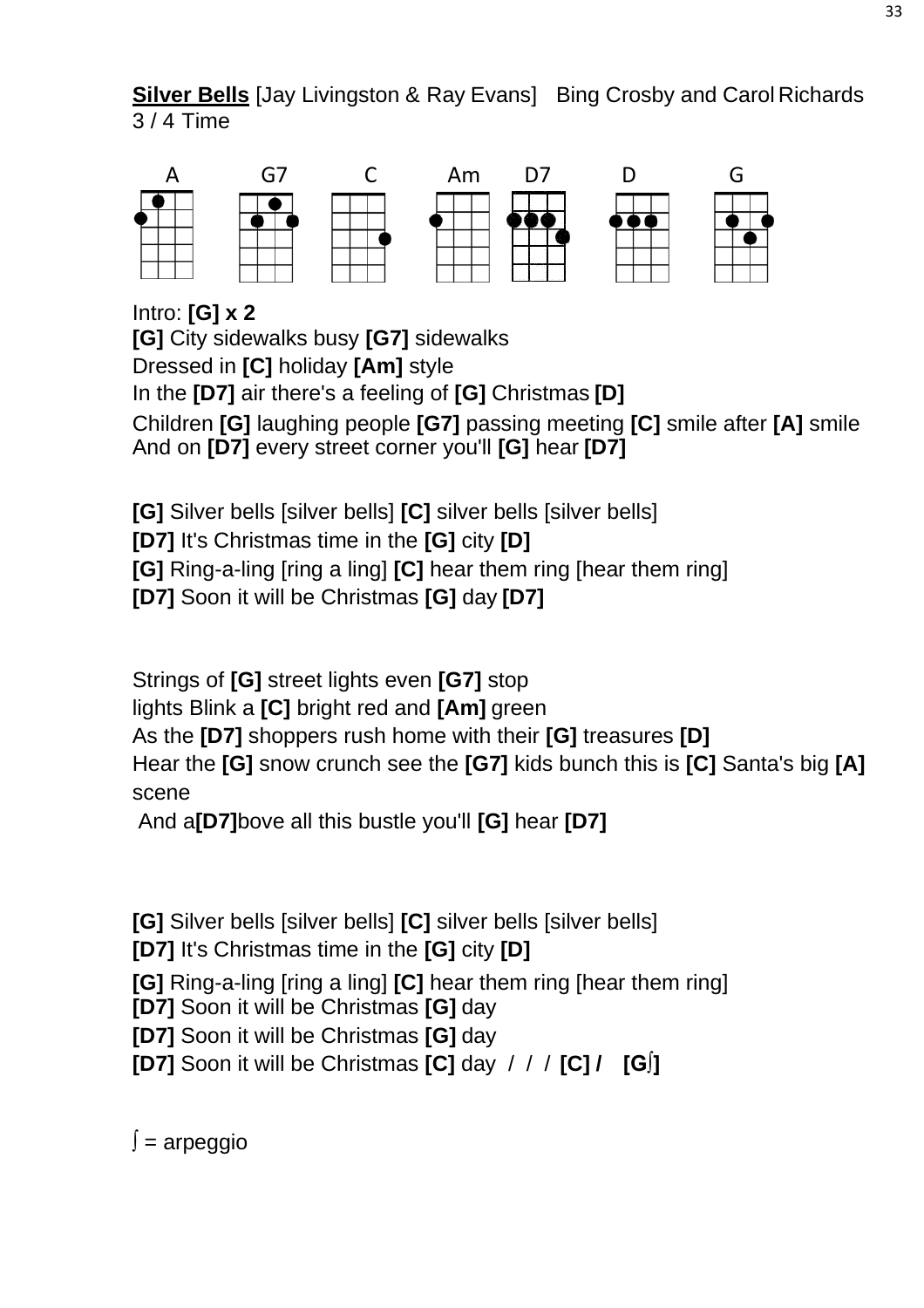## Santa Baby Eartha Kitt (Winger version) CHORDS USED IN THIS SONG<br>C A7 Dm G C A7 Dm G G7 <u>C7</u> E7 A D



[C] [A7] [Dm] [G] x2

[C] Santa [A7] baby, [Dm] slip a sable [G7] under the [C] tree for me, [A7] For me. [Dm] I've be en an [G7] awful good [C] girl.

Santa [A7] baby, and [Dm] hurry down the [G7] chimney to[C] night. [A7] [Dm] [G7]

[C] Santa [A7] baby, a [Dm] baby Aston [G7] Martin please [C] too, Light [A7] blue , [Dm] I'll w ait [G7] up for you [C] dear. Santa [A7] baby, and [Dm] hurry down the [G7] chimney to[C] night. [C7]

[E7] Think of all the fun I've missed,

[A] Think of all the fellas that I haven't kissed.

[D] Next year I could be , oh , so good,

If [G] you'd check off my [G7] Christmas list

[C] Santa [A7] honey, I [Dm] wanna yacht and [G7] really that's [C] not A [A7] lot, [Dm] I've be en an [G7] angel all [C] year. Santa [A7] baby, and [Dm] hurry down the [G7] chimney to[C] night. [A7] [Dm] [G7]

[C] Santa [A7] cutie, there 's [Dm] one thing I [G7] really [C] need, The [A7] deed, [Dm] To a [G7] platinum [C] mine. Santa [A7] baby, and [Dm] hurry down the [G7] chimney to[C] night. A7] [Dm] [G7]

[C] Santa [A7] baby, fill [Dm] my stocking [G7] with a Ro[C] lex And [A7] cheques . [Dm] Sign your [G7] 'X' on the [C] line . Santa [A7] baby, and [Dm] hurry down the [G7] chimney to[C] night [C7]

[E7] Come and fill my Christmas sack ,

[A] With designer items bought from TK Maxx.

[D] I really do believe in you

[G] Let's see if you [G7] believe in me.

(continued)

[C] Santa [A7] baby, the [Dm] one thing [G7] that you can't [C] overlook , A [A7] uke , So [Dm] I can [G7] strum you a [C] song Santa [A7] baby, and [Dm] hurry down the [G7] chimney to[C] night.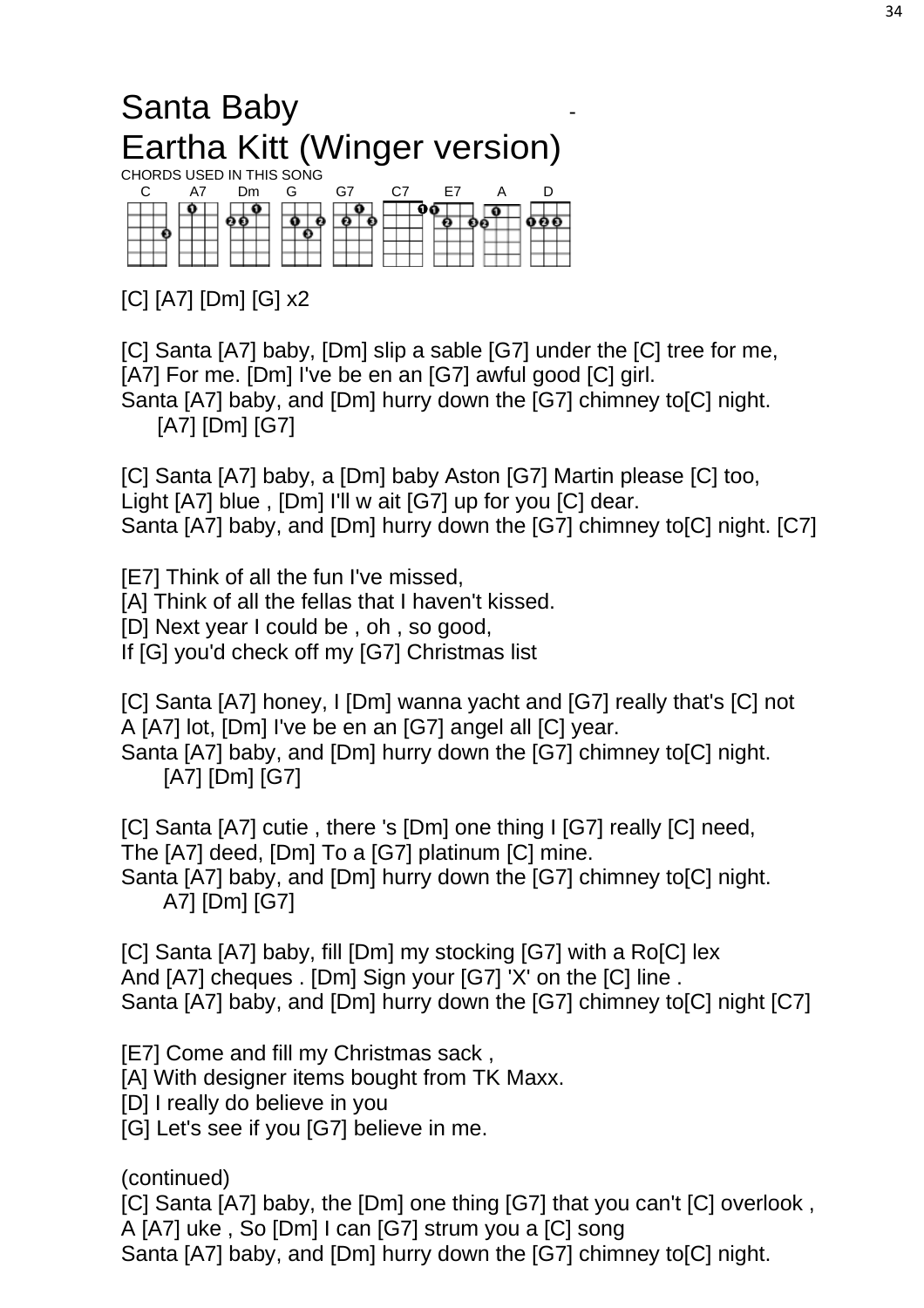[A7] [Dm] [G7]

[C] Santa [A7] baby, for[Dm]]got to mention [G7] one little [C] thing, A [A7] ring. I [Dm] don't [G7] mean on the [C] phone Santa [A7] baby, and [Dm] hurry down the [G7] chimney to[C] night [A7]

[Dm] Hurry down the [G7] chimney to[C] night [A7] [Dm] Hurry down the [G7] chimney to[C\*] night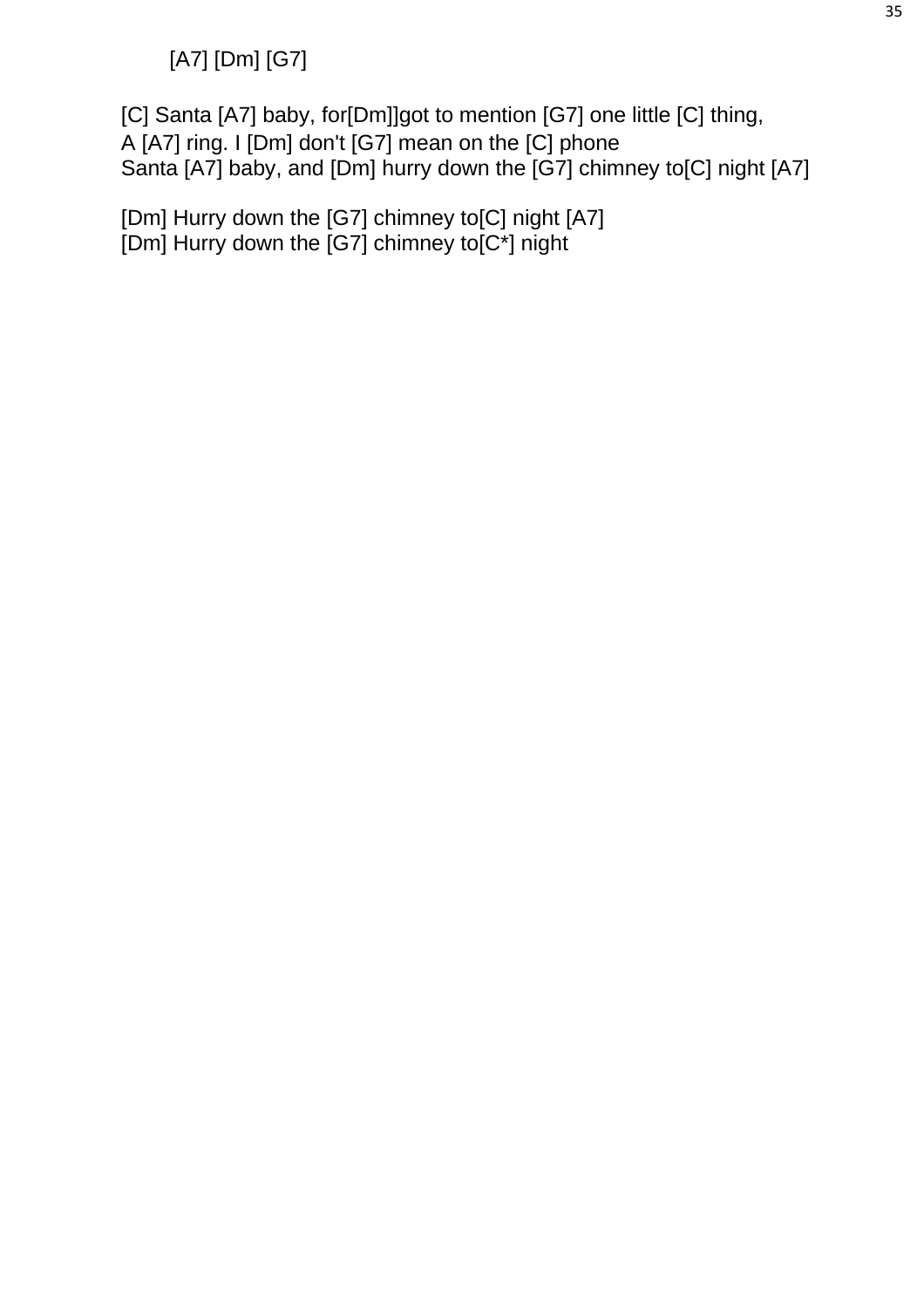**The Twelve days of Christmas** (Traditional)



On the **[C] first** day of Christmas my **[G]** true love gave to **[C]** me : A partridge in a **[G]** pear **[C]** tree.

- On the **[C] second** day of Christmas my **[G]** true love gave to **[C]** me : **[G]** Two turtle-doves and a **[C]** partridge in a **[G]** pear **[C]** tree
- On the **[C] third** day of Christmas my **[G]** true love gave to **[C]** me : **[G]** Three French hens, two turtle-doves and a **[C]** Partridge in a **[G]** pear **[C]** tree
- On the **[C] fourth** day of Christmas my **[G]** true love gave to **[C]** me : **[G]** Four calling birds, three French hens, two turtle-doves And a **[C]** Partridge in a **[G]** pear **[C]** tree
- On the **[C] fifth** day of Christmas my **[G]** true love gave to **[C]** me : **[Em]** Five **[D]** golden **[G]** rings… **[G7], [C]** Four calling birds, **[F]** three French hens **[G]** two turtle-doves, And a **[C]** partridge in a **[G]** pear **[C]** tree
- On the **[C] sixth** day of Christmas my **[G]** true love gave to **[C]** me : **[G]** Six geese-a-laying, **[Em]** Five **[D]** golden **[G]** rings… **[G7], [C]** Four calling birds **[F]** three French hens, **[G]** two turtle-doves,
	- **[G]** And a **[C]** partridge in a **[G]** pear **[C]** tree
- On the **[C] seventh** day of Christmas my **[G]** true love gave to **[C]** me : **[H]** Seven swans-a-swimming, six geese-a-laying **[Em]** Five **[D]** golden **[G]** rings…**[G7] [C]** Four calling birds, **[F]** three French hens, **[G]** two turtle-doves And a **[C]** partridge in a **[G]** pear **[C]** tree
- On the **[C] eighth** day of Christmas my **[G]** true love gave to **[C]** me : **[G]** Eight maids-a-milking, Seven swans-a-swimming, six geese-a-laying **[Em]** Five **[D]** golden **[G]** rings… **[G7], [C]** Four calling birds, **[F]** three French hens **[G]** two turtle-doves, And a **[C]** partridge in a **[G]** pear **[C]** tree

On the **[C] ninth** day of Christmas my **[G]** true love gave to **[C]** me : **[G]** Nine ladies dancing, eight maids-a-milking, Seven swans-a-swimming, six geese-a-laying…**[Em]** Five **[D]** golden **[G]** rings… **[G7] [C]** Four calling birds, **[F]** three French hens, **[G]** two turtle-doves And a **[C]** partridge in a **[G]** pear **[C]** tree

On the **[C] tenth** day of Christmas my **[G]** true love gave to **[C]** me : **[G]** Ten Lords-a-leaping, nine ladies dancing, eight maids-a-milking, Seven swans-aswimming Six geese-a-laying…**[Em]** Five **[D]** golden **[G]** rings… **[G7], [C]** Four calling birds, **[F]** three French hens, **[G]** two turtle-doves, And a **[C]** partridge in a **[G]** pear **[C]** tree

On the **[C] eleventh** day of Christmas my **[G]** true love gave to **[C]** me : **[G]** Eleven pipers piping, ten Lords-a-leaping, nine ladies dancing, eight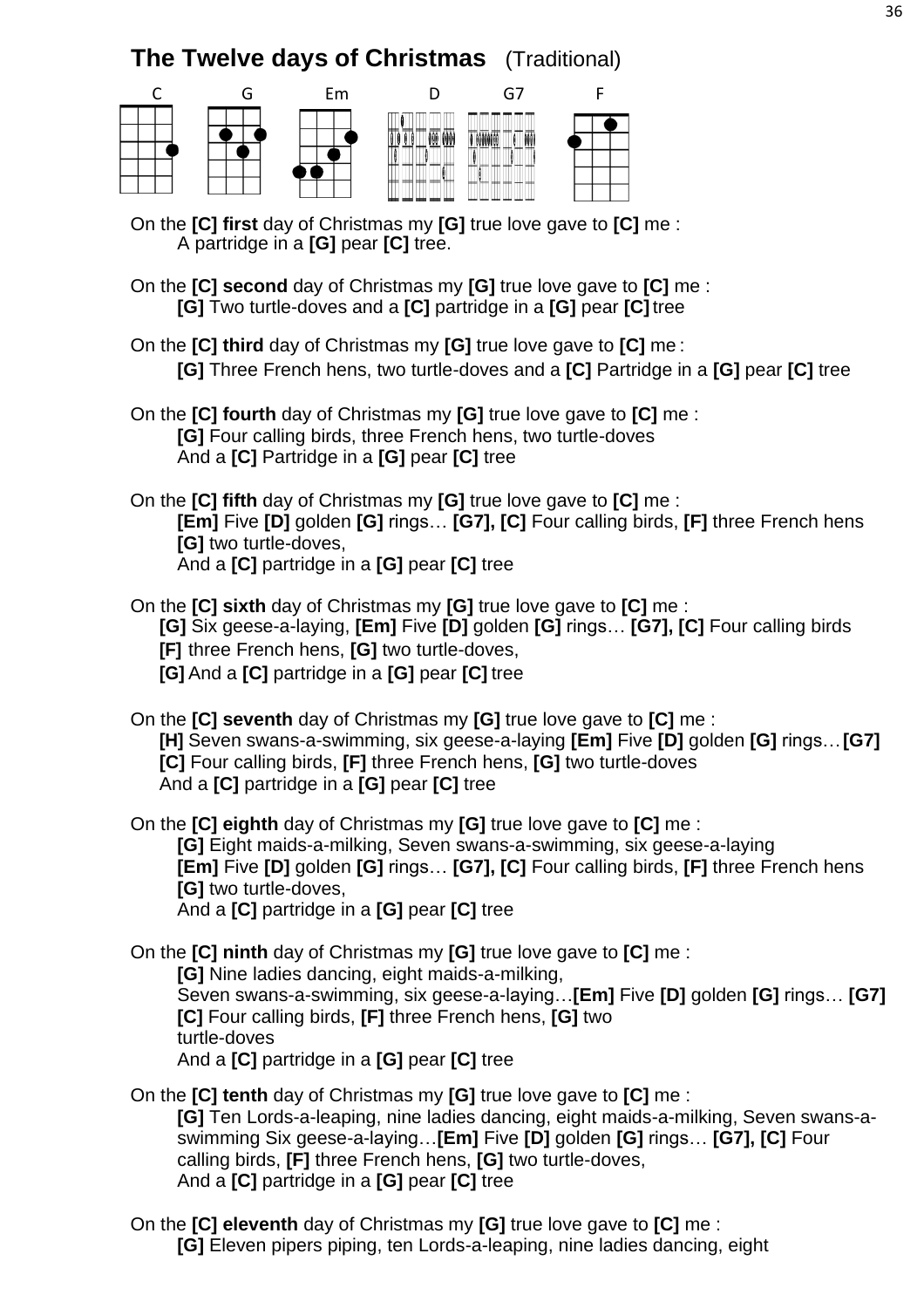maids-amilking, seven swans-a-swimming, six geese-a-laying…**[Em]** Five **[D]** golden **[G]** rings… **[G7] [C]** Four calling birds, **[F]** three French hens, **[G]** two turtle-doves, And a **[C]** partridge in a **[G]** pear **[C]** tree

On the **[C] twelfth** day of Christmas my **[G]** true love gave to **[C]** me :

**[G]** Twelve drummers drumming, eleven pipers piping, ten Lords-a-leaping, nine ladies dancing, Eight maids-a-milking, seven swans-a-swimming, six geesealaying…**[Em]** Five **[D]** golden **[G]** rings… **[G7], [C]** Four calling birds, **[F]** three French hens, **[G]** two turtle-doves And a **[C]** partridge in a **[G]** pear **[C]** tree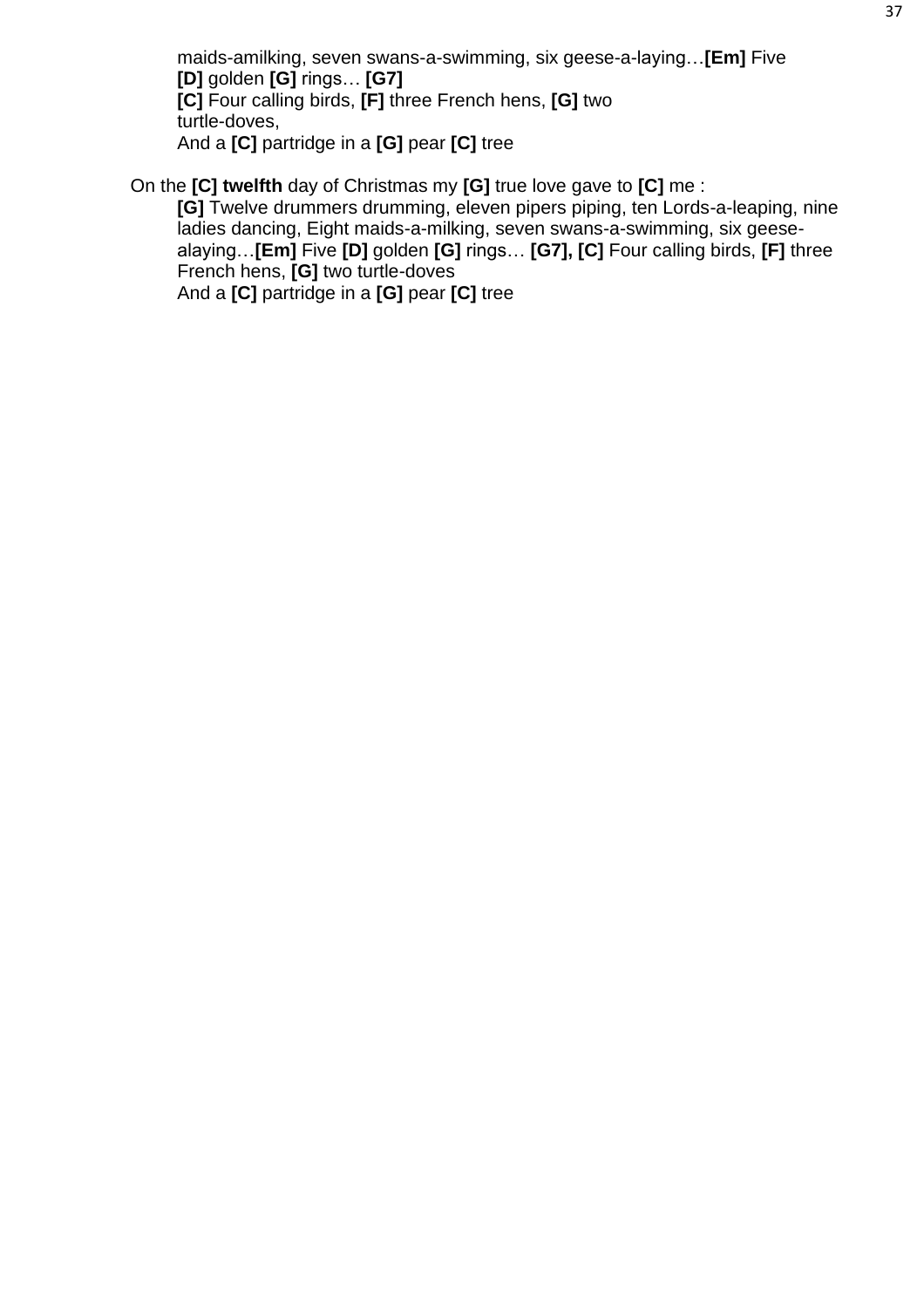

A ray of **(C)** hope **(G)** flickers in the **(C)** sky, **(F)(C)** A tiny star **(Am)** lights up way up **(G)** high, **(F)(G)** All **(F)** across the land **(G)** dawns a brand new **(Em)**morn, **(Am)** This comes to **(G)** pass when a **(Dm)** child is **(C)** born.

A silent **(C)** wish **(G)** sails the seven **(C)** seas, **(F)(C)** The winds of change **(Am)** whisper in the **(G)** trees **(F)(G)** All the **(F)**  walls of doubt **(G)** crumble tossed and **(Em)**torn, **(Am)** This comes to **(G)**  pass when a **(Dm)** child is **(C)** born.

A rosy **(C)** dawn **(G)** settles all **(C)** around, **(F)(C)** You get the feel **(Am)** you're on solid **(G)** ground **(F)(G)** For a **(F)** spell or two **(G)** no-one seems **(Em)**forlorn, **(Am)** This comes to **(G)** pass when a **(Dm)** child is **(C)** born.

It's all a **(C)** dream, **(G)** an illusion **(C)** now, **(F)(C)** It must come true **(Am)** sometime soon **(G)** somehow. **(F)(G)** All **(F)** across the land **(G)** dawns a brand new **(Em)**morn, **(Am)** This comes to **(G)** pass when a **(Dm)** child is **(C)** born. **(F)(C)**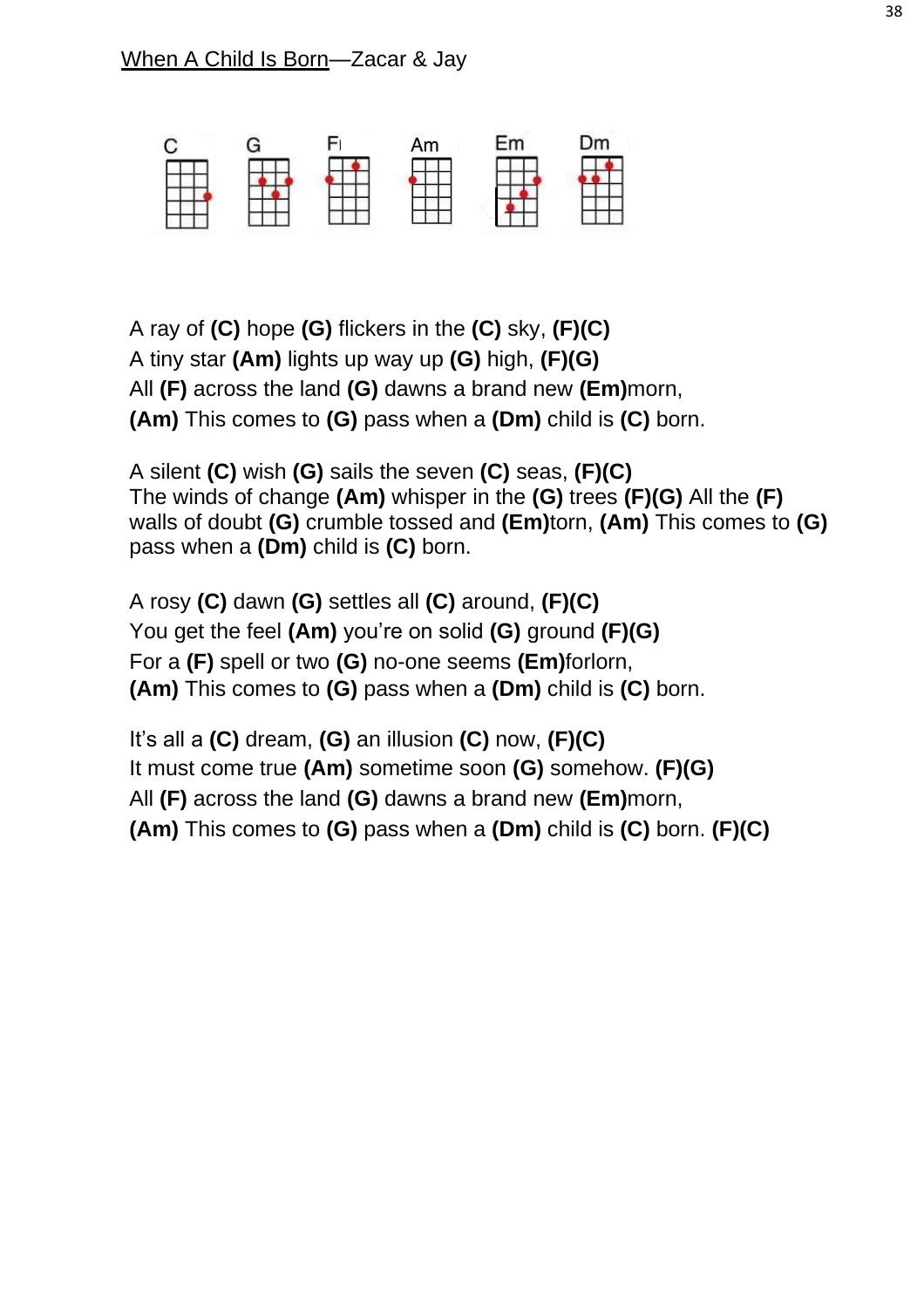#### **Winter Wonderland**

Smith and Bernard Doris day



Intro: [G7] [Dm] [G] [G7] [G6] [G] [C]

**[C]** Over the **[Cdim]** ground lies a **[F]** mantle of **[Dm]** white A heaven of **[Cdim]** diamonds shine down thro' the **[G7]** night **[C]** Two hearts are **[Cdim]** thrillin' in **[Dm]** spite of the **[G7]** chill In the **[C]** weather, **[Dm]** wea**[G7]**ther **[C]** Love knows no **[Cdim]** season **[F]** love knows no **[Dm]** clime Two hearts can **[Cdim]** blossom most **[G]** any old **[G7]** time **[C]** Out in the **[Cdim]** open we're **[Dm]** walkin' And **[G7]** hopin' to**[C]**gether, **[Dm]** two a**[G7]**lone…

Sleigh bells **[C]** ring, are you listenin', In the **[G]** lane, snow is glistening A **[G7]** beautiful **[Dm]** sight, we're **[G]** happy **[G7]** tonight **[G6]** Walking in a **[G]** winter wonder**[C]**land

Gone a**[C]**way is the blue bird, here to **[G]** stay is the new bird He **[G7]** sings a love **[Dm]** song as **[G]** we go a**[G7]**long **[G6]** Walking in a **[G]** winter wonder**[C]**land

**[E7]** In the meadow **[B7]** we can build a **[E7]** snowman Then pretend that **[B7]** he is Parson **[E7]** Brown **[G]** He'll say, "Are you **[D7]** married ?" We'll say, **[G]** "No man But **[G7]** you can do the **[D]** job when you're in **[G]** town" **[G7]**

Later **[C]** on we'll conspire, as we **[G]** dream by the fire To **[G7]** face unafr**[Dm]**aid the **[G]** plans that we **[G7]** made **[G6]** Walking in a **[G]** winter wonder**[C]**land

Instrumental:

Sleigh bells **[C]** ring, are you listenin', in the **[G]** lane, snow is glistening A **[G7]** beautiful **[Dm]** sight, we're **[G]** happy **[G7]** tonight **[G6]** Walking in a **[G]** winter wonder**[C]**land

**[E7]** In the meadow **[B7]** we can build a **[E7]** snowman Then pretend that **[B7]** he's a circus **[E7]** clown **[G]** We'll have lots of **[D7]** fun with mister **[G]** snowman Un**[G7]**til the other **[D]** kids come knock him **[G]** down **[G7]**